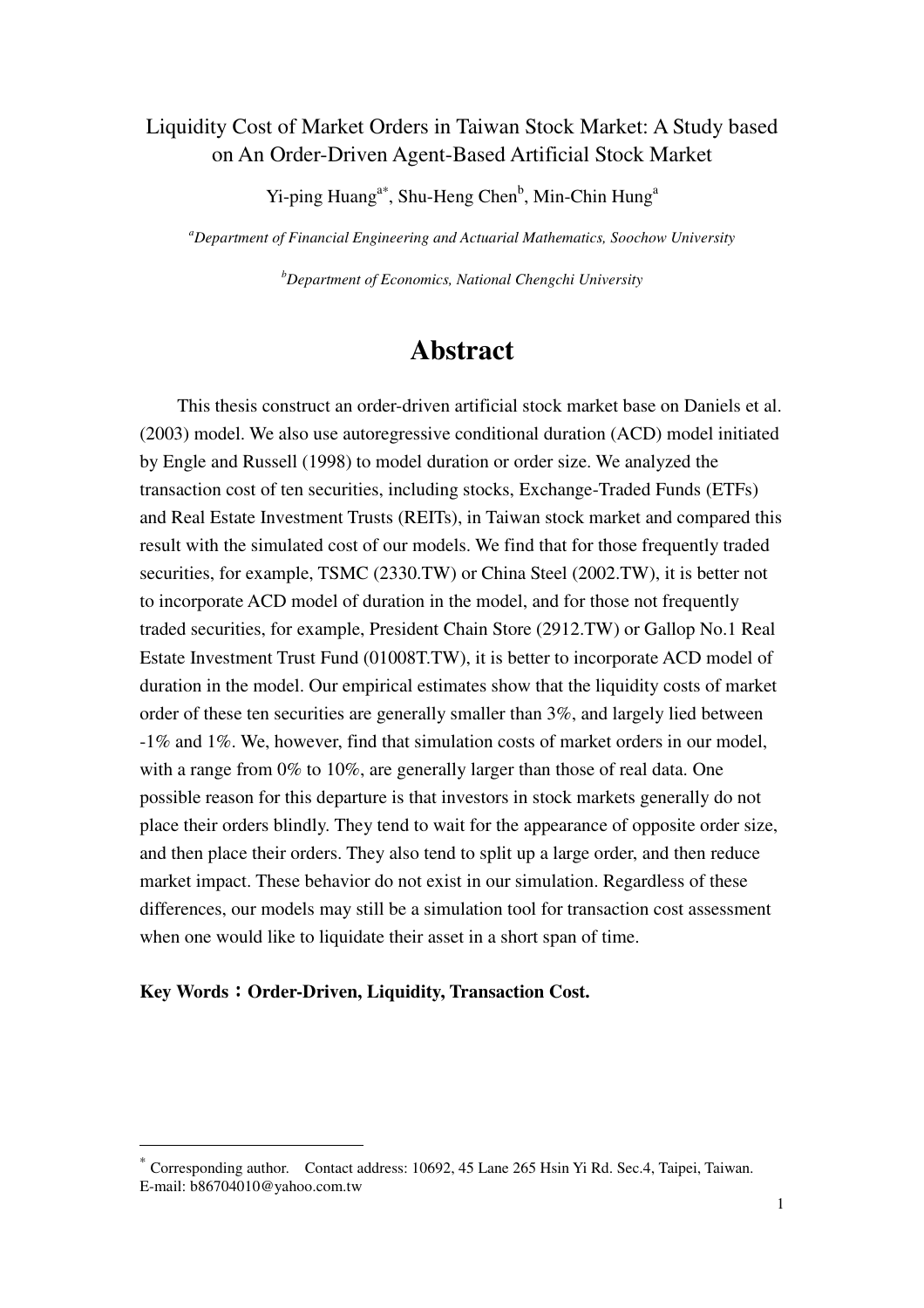#### **1. Introduction**

#### 1.1 Motivations

The liquidity cost (also called "transaction cost") in this study means the cost paid by stock market participants when they buy or sell their securities in stock market. Definitely speaking, the "cost" is the difference between the trading value an investor observed and the trading value they actually done. Especially for institutional investors or those who have large amount of trading position, they usually have large impact on the deal prices, liquidity cost is the topics they cannot neglect.

One of the objectives of the stock market is providing liquidity to securities holders and securities buyers, i.e. investors can buy those securities they would like to buy and securities holders can liquidate their securities in stock market. Nonetheless, various kinds of securities listing in the stock market, the trading activity between them differ from one another. Not all securities have good liquidity, some securities have a large trade volume, and some securities even do not have a trade at all in a trading day. Business cycle, rumors or news in financial market and order flow, these factors also affect the liquidity of a security from time to time.

For a security holder, if there is no enough buy orders in stock market, he may not smoothly liquidate his holdings. If this situation happens, the difference between his holding value calculated by market price multiply by shares of holdings and the market value he actually get after liquidation may be large. For corporate investors, the purpose of investment is increasing return of idle cash before expenditure for business activity, if investment holdings cannot be liquidated well, they might liquidate their holdings with large discount in order to match the business activity cash demand, and arises the "liquidity risk" in risk management regime. For the buyers, if there are no sufficient sell orders in the stock market, they cannot estimate how much cost they should paid for the buying.

"Financial tsunami" which began in mid-2007 showed that the poor liquidity resulted in suddenly and severely liquidity risk of financial institutes. Therefore, the liquidity of financial institution became an important topic of financial supervision after global financial crisis. Basel Committee on Banking Supervision(2009)of Bank for International Settlements has issued two regulatory standards on liquidity risk of banks on December, 2009. One of which<sup>1</sup> is "Liquidity Coverage Ratio":

 $\overline{a}$ 

<sup>1</sup> The other is "Net Stable Funding Ratio".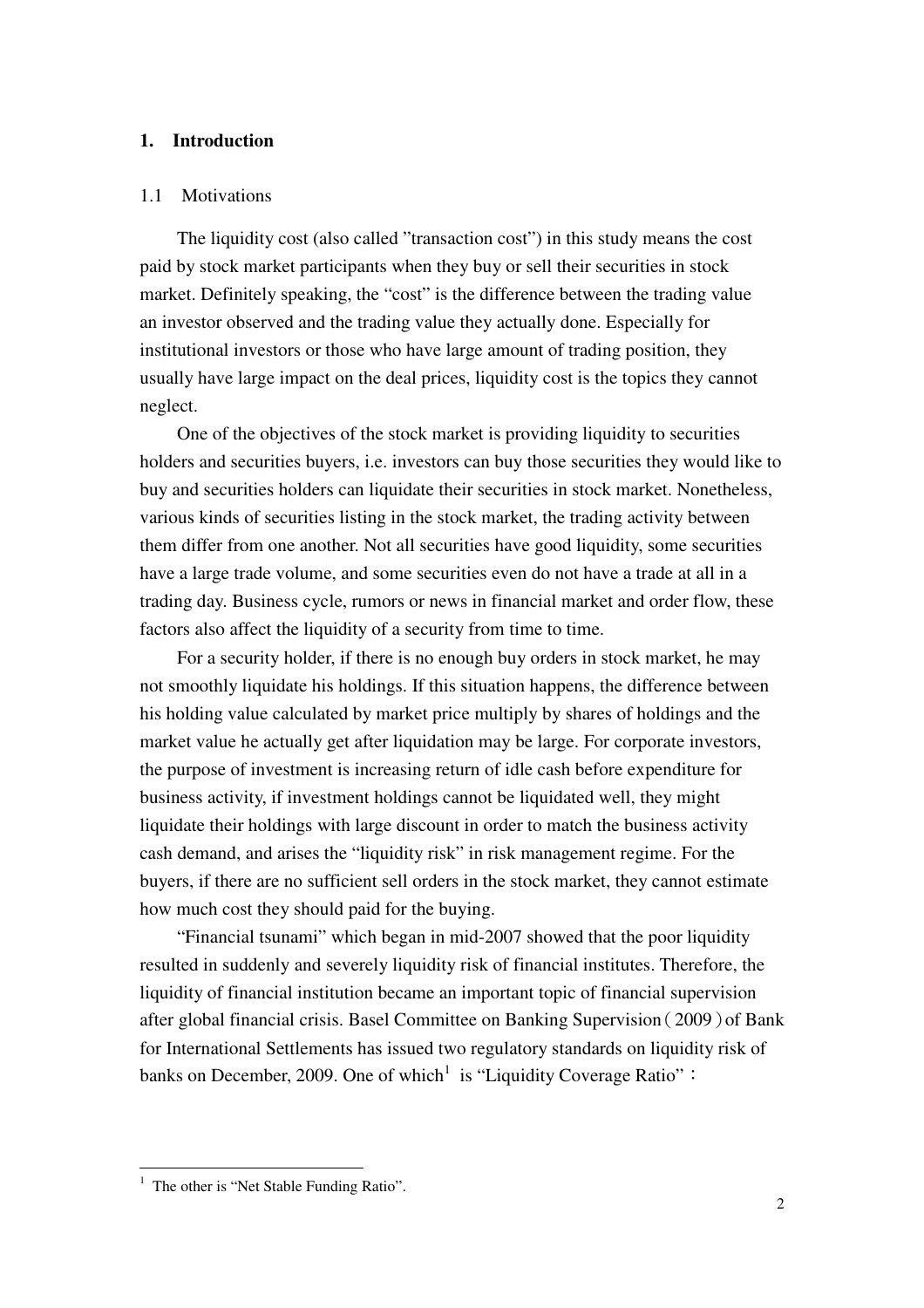#### $-2100%$ Net cash outflows over a 30-day time period Stock of high quality liquid assets

This ratio aims to ensure that the assets of a bank can liquidate to meet its liquidity needs for a 30-day time horizon under severe liquidity stress scenario. In this regulatory standard, "high quality liquid assets" have fundamental characteristics, for example low credit and market risk, easy to valuation, etc., and market characteristics, including active and sizable market, i.e. a large number of market participants and a high trading volume, and good market breadth (price impact per unit of liquidity), market depth (units of the asset can be traded for a given price impact).

In recent years, the techniques of generating "trading strategies" or "buy/ sell signals" from analyzing historical market time series by using various computer software or artificial intelligence gradually become popular among investors. But these techniques always neglect the trading amount and market liquidity, i.e. they always do not take in to account the possibilities of extra transaction cost paid by investors which comes from poor liquidity of financial market.

In order to lower the transaction cost when buying or selling securities in stock market, the assessment of liquidity of a security is important in real situations of security trading, risk management and testing of a trading strategy. For financial institutions, how to evaluate the liquidity of assets in order to meet the requirement of new financial supervision standards is also an important topic. But stock market is a complex system, historical information might be only a outcome of many possibilities. We might fall into the fallacy of "naïve empiricism" if we only analyze liquidity from historical data. Therefore, this study build three simple order-driven agent-based artificial stock market models, and hope in the future we can analyze the investor's transaction cost under different scenario by using these agent-based models.

#### 1.2 Research objectives

The objectives of this study are as follows: first, build order-driven agent-based stock market models which are tailored to the matching rule employed by Taiwan Stock Exchange (TWSE). Second, based on our models, whether or not an investor can estimate the transaction cost when he want to liquidate a given amount of stock.

From a market participant's point of view, we only try to estimate transaction cost under a given matching rule (call auction) in this study. We do not compare between different matching rules, for example, call auction and continuous auction, we also do not conclude which matching rule is better. Additionally, there is a "block transaction" rule in TWSE which is tailored for those orders which order size are larger than 500,000 shares. In practice, only those who can find counterparty first or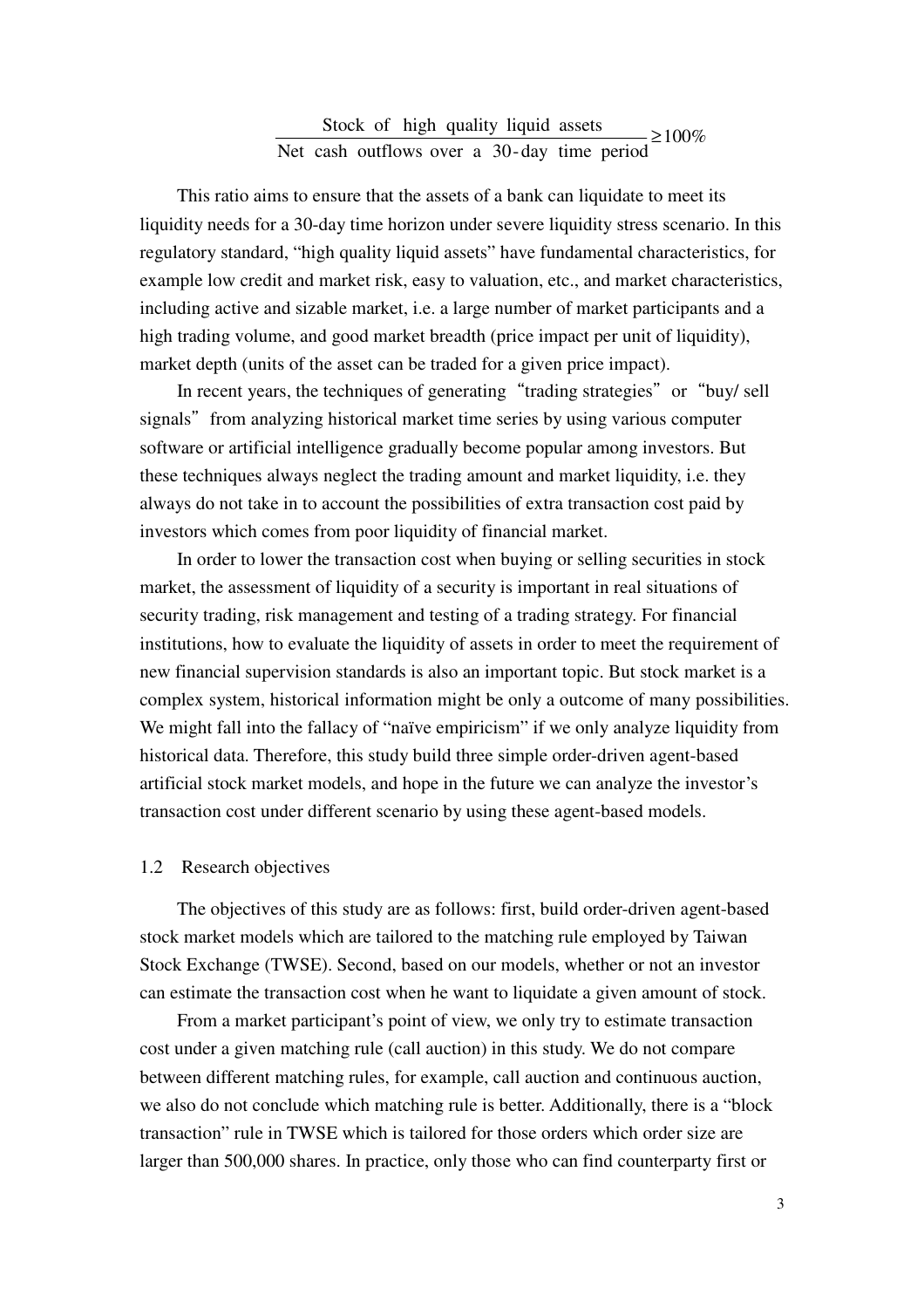transfer shareholdings for financial planning, under these occasions, i.e. they have certain counterparty, then investors will trade under "block transaction" rule. For a common sell side, he may choose "call auction" rather than choose "block transaction", because his intention to sell stock may become known to the public when he try to find counterparty for "block transaction", and may further affect or decrease the market price before he trade. Only trade by using "call auction" can hide his intention to sell. Therefore, from practical purpose and future applications point of view, in this study, we only analyze the transaction cost of market orders matching under "call auction" rule, we do not analyze the transaction cost of orders matching under "block transaction" rule.

#### 1.3 Research framework

We review literature of order-driven agent-based model first. Based on the order-driven model proposed by Daniels, Farmer, Gillemot, Iori, Smith (2003), we build three order-driven event time stock markets comply with the matching rule employed by Taiwan Stock Exchange (TWSE). We estimate parameters of these models from historical data, and simulate trading. Finally, we compare historical transaction cost and simulated cost. Fig. 1 shows the framework of this study.



Fig. 1 Research framework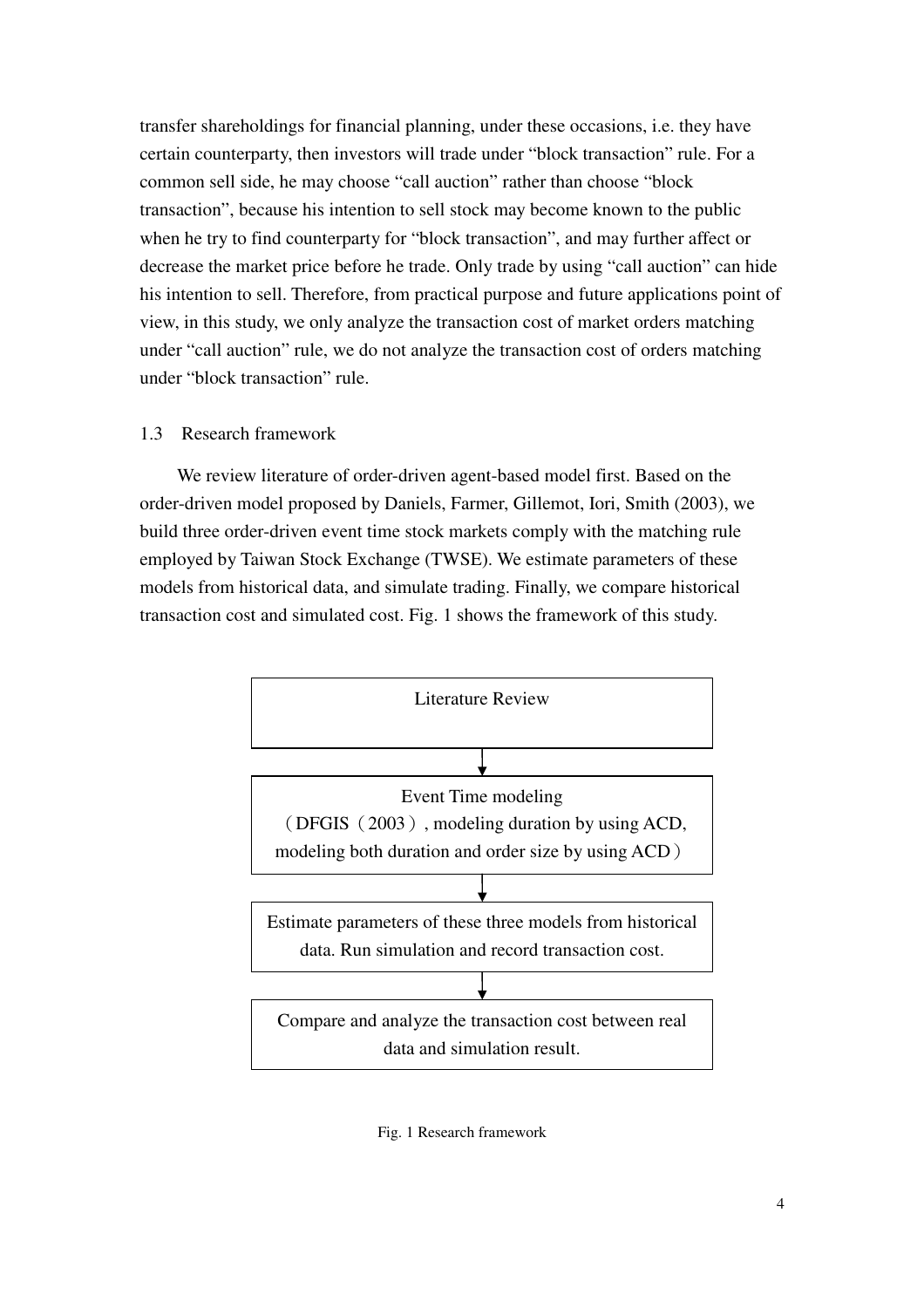#### **2. Literature review**

#### 2.1. Agent-based models

Daniels et al. (2003) proposed an agent-based model which is not composed of many agents. They use five market parameters to build an order-driven stock market. These parameters including two order flow rates: limit order arrival rate ( $\alpha$ ), market order arrival rate ( $\mu$ ), and order cancelation rate ( $\delta$ ), average order size ( $\sigma$ ), price tick size dp. Because of lacking rationality and learning, this is a zero intelligence agent-based model.

Farmer, Patelli and Zovko (2005a) tested Daniels et al. (2003) model with data from eleven stocks in London Stock Exchange in the period from August 1st 1998 to April 30 2000. They find that this order-driven model can do a good job of predicting or explaining spread and price impact curve.

Guo (2005) implemented a trading platform in Python based on Daniels et al.(2003) model (He called it "SFGK model"). This platform has an agent-based client-server framework, besides, it has a user interface for human to participate in trading. He tested the mid-price and spread of the model. He performed experiments of two liquidation strategies, and compared the transaction cost results.

#### 2.2. Algorithmic trading

Algorithmic trading is an emerging topic in asset management industry. Broadly speaking, algorithmic trading contains using computer program to generate trading strategy or buy-sell signals, and automatic order submission. In academia, optimal execution strategy is a popular topic which is a topic about how to liquidate a given amount of securities at a minimum transaction cost.

In the literature of optimal execution, Almgren and Chriss (2000) mentioned "the total cost of trading" is the difference between the initial book value and the capture. They distinguished two kinds of market impact: temporary impact and permanent impact. Under the assumption that price impact functions are linear functions, they solved the constrained optimization problem, and derived the efficient frontier of optimal trading strategy which is the curve describe optimal trading strategy or minimum trading cost strategy for different risk-averse investors.

The difference between algorithmic trading literature and this study is that algorithmic trading literature always describes the optimal execution problem as an optimization problem. They cannot easily solve the problem without making some assumptions about price impact functions and stochastic process of stock price. In contrast to the algorithmic trading literature, this study use agent-based models for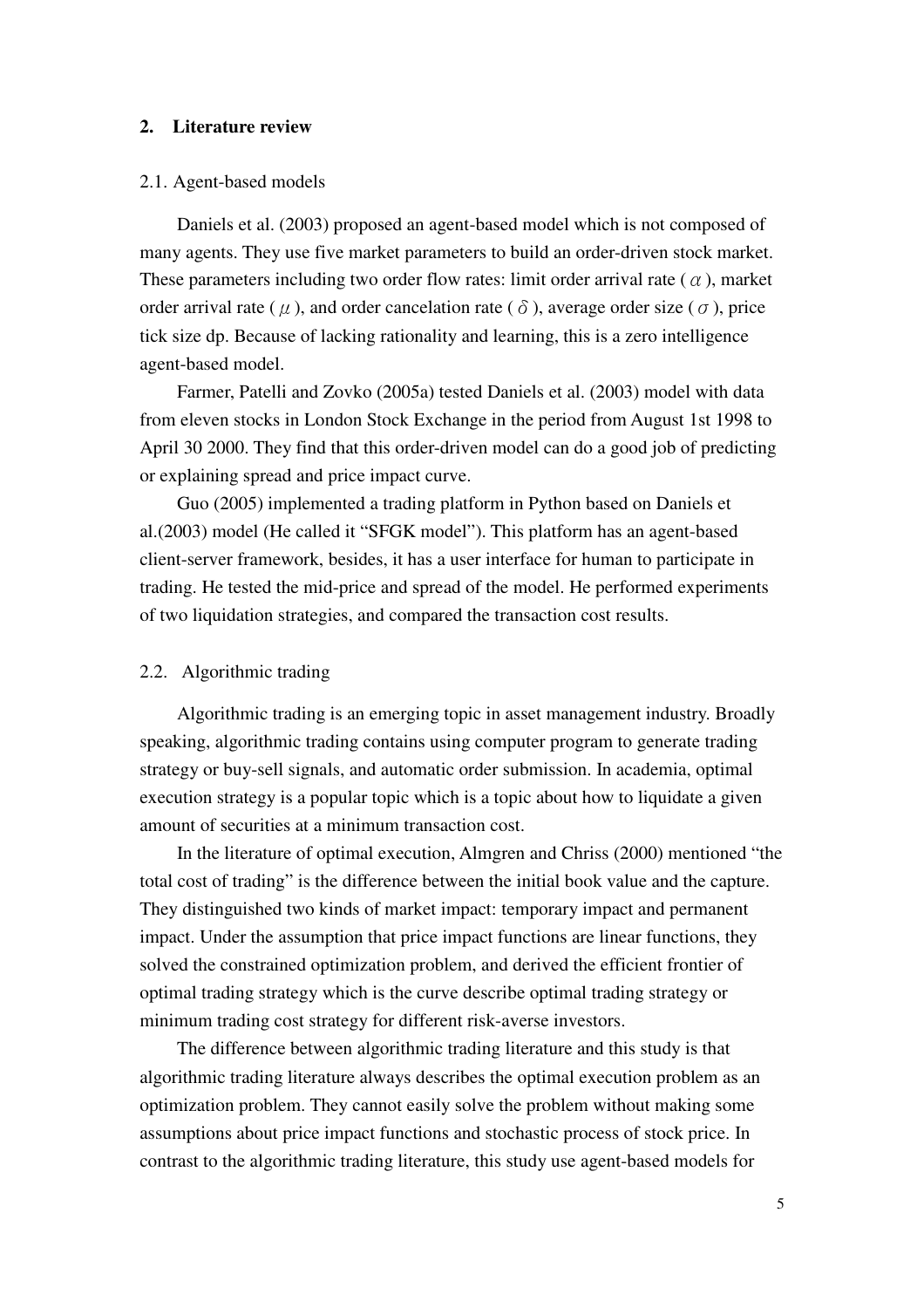trading cost simulation. The assumptions are more flexible in agent-based models than in solving optimization problems. We only need to make some assumptions about how to generate orders and cancel orders, and then we can simulate and analyze trading cost.

#### 2.3. Autoregressive conditional duration model

Engle and Russell (1998) proposed the autoregressive conditional duration model (ACD model) for the analysis of irregular waiting times between transaction events (the time interval is called duration). This time series model can measure and predict density of events. They also found that this model can do a good job of reducing Ljung-Box statistics of durations. They suggested joint modeling of volumes, transaction prices, and quotes would give better understanding of the fundamental mechanisms of time variation in liquidity of NYSE markets.

Manganelli (2002) suggested volume is a kind of clustering activities; therefore one can view volume as an autoregressive process. He suggested that it is plausible to model volume in a ACD fashion. Besides, volume and duration are both positive value variables. He called these models autoregressive conditional volume (ACV) models. The simplest ACV is an  $ACV(1,1)$ :

$$
V_t = \phi_t \eta_t, \quad \eta_t \sim i.i.d. (1, \sigma_\eta^2)
$$
 (1)

$$
\phi_t = \omega + \alpha v_{t-1} + \beta \phi_{t-1},\tag{2}
$$

Since volume  $V_t$  is a positive value variable,  $\eta_t$  is also a positive value variable. He tested this model on a sample of ten stocks traded in the NYSE. He found that for those frequently traded stocks, the autoregressive coefficients  $(\beta)$  are always above 0.9. He believed this finding indicate that the empirical regularities found for durations hold for volume as well.

#### **3. Transaction cost analysis and the models**

#### 3.1. Transaction cost analysis

Before discussion about transaction cost analysis framework of this study, we review definition of effective market order and effective limit order first. In Daniels et al. (2003) model, only two types of order are allowed. One is market order the other is limit order which order price is not allowed to cross best bid price or best ask price, i.e. for a limit buy order, the price must be below the best ask price; for a limit sell order, the price must be above the best bid price. In stock market practice, the price of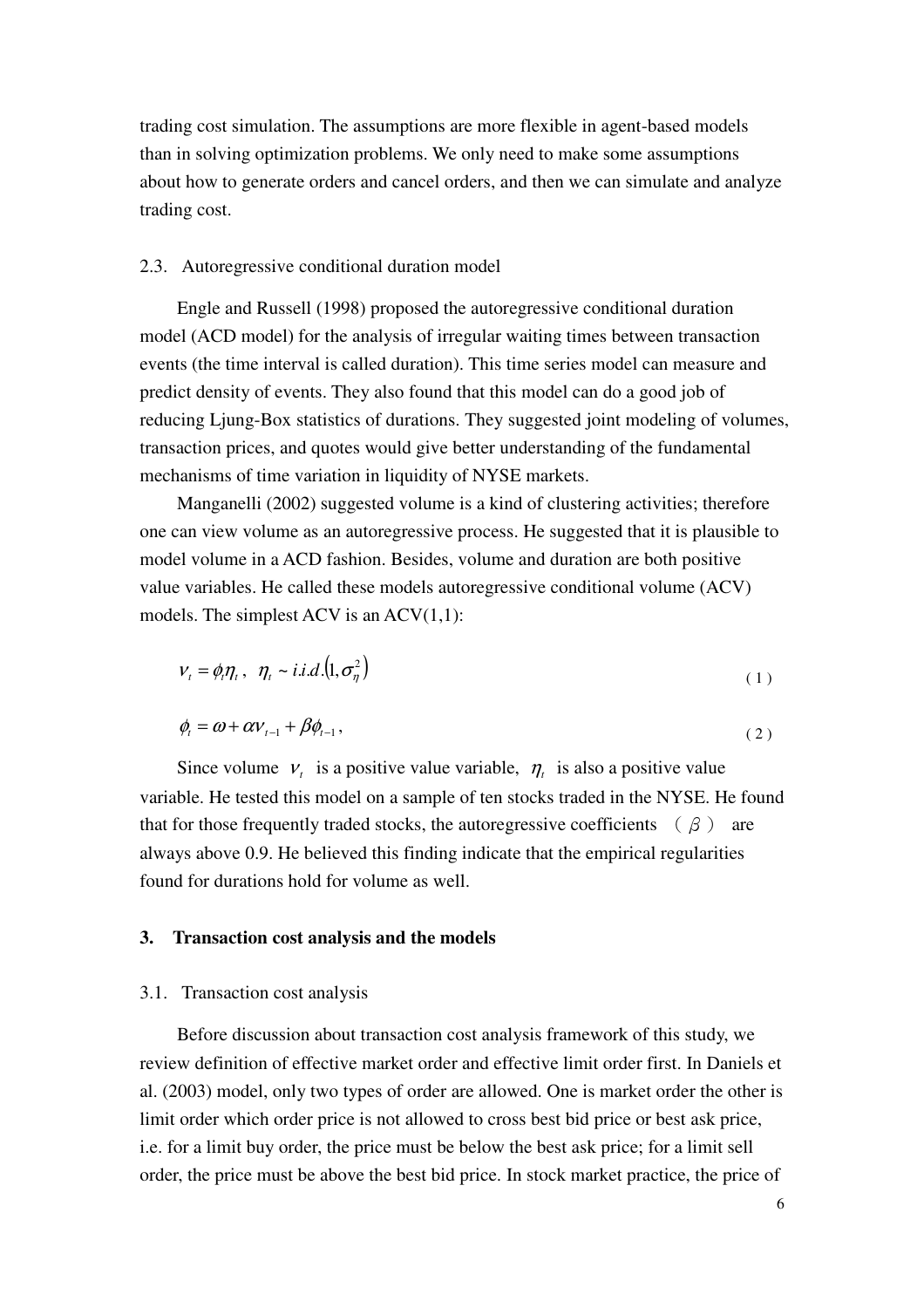limit orders may cross best price, and the number of order types are usually more than two. For simplicity of analysis and complying with Daniels et al. (2003) model, Farmer et al. (2005b) define effective market orders as shares that result in a trade immediately, and effective limit orders as shares that will leave shares in order book. They split orders that cross the opposing best price into effective market orders and effective limit orders by these definitions, and then calculate model parameters.

We define transaction cost as the difference between the *amount of possible transaction* and *amount of immediate transaction* of an *effective market order*. We adopt the method applied by Farmer et al. (2005b) for splitting the orders that cross the opposing best price into effective market orders and effective limit orders, and calculate transaction cost of each effective market order that result in a transaction immediately.

Fig. 2 illustrates about how to split an order that cross the opposing best price. The best bid price is 10 and 20 shares. If a limit sell order arrives with price 10 and 30 shares, this order will result in a transaction with price 10 and 20 shares and leave 10 shares in the sell order book ceteris paribus. Thus, we split this 30 shares sell order into an effective market sell order with 20 shares and an effective limit sell order with 10 shares. Because of the split, mismatch between actual matching shares and effective market shares may happen when we calculate the transaction amount from matching shares. If this situation happens, we use the shares of effective market order to calculate the transaction amount.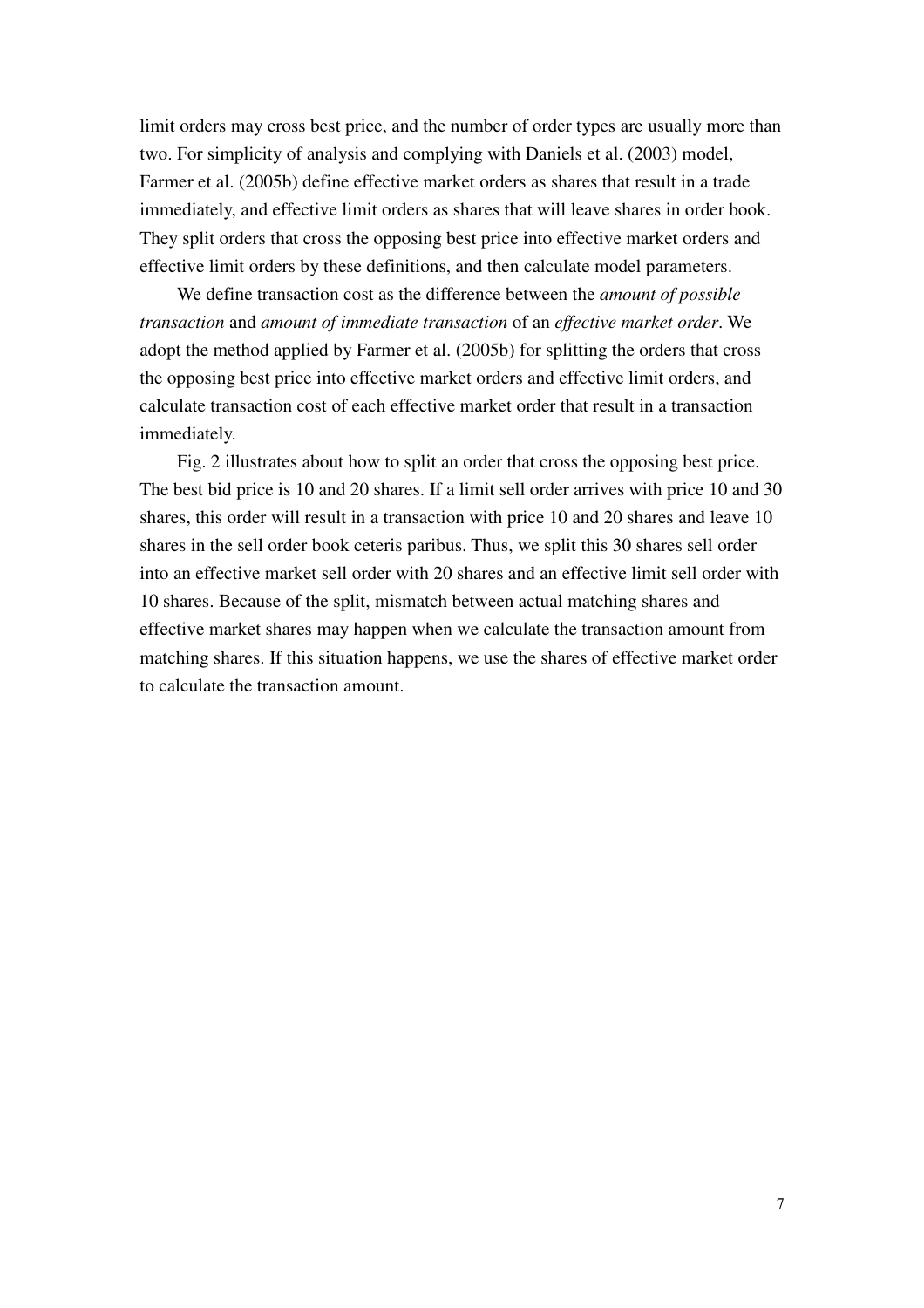## In real world



Fig. 2 Split an actual sell order into an effective market order and an effective limit order

*The amount of possible transaction* is calculated by best price multiply by shares of effective order. This amount means the investor's expectation transaction amount at next match. Hence, the transaction cost in this study can also be interpreted as the difference between investor's expected transaction amount and actual transaction amount.

We neglect the orders arrive before the first disclosure in a trading date when we calculate the model parameters. Because the opposing best prices of these orders are not available, we cannot tell whether these orders are effective market orders or effective limit orders. Also, we neglect the orders after market close.

The *amount of immediate transaction* means that the effective market order must result in transaction at next match, and then we calculate transaction cost of this order. For those orders do not be matched at next match, the investors of these orders may pay some waiting cost. The transaction cost calculation is much more complex in this situation than in the situation of immediately transaction.

When limit up or limit down happens, i.e. best ask or best bid is not available, the new arrived buy order may be a limit buy order or a market buy order. In this situation, we classify this order into a market order or a limit order by a presumed probability. The presumed probability may be inaccurate. In our sample time intervals,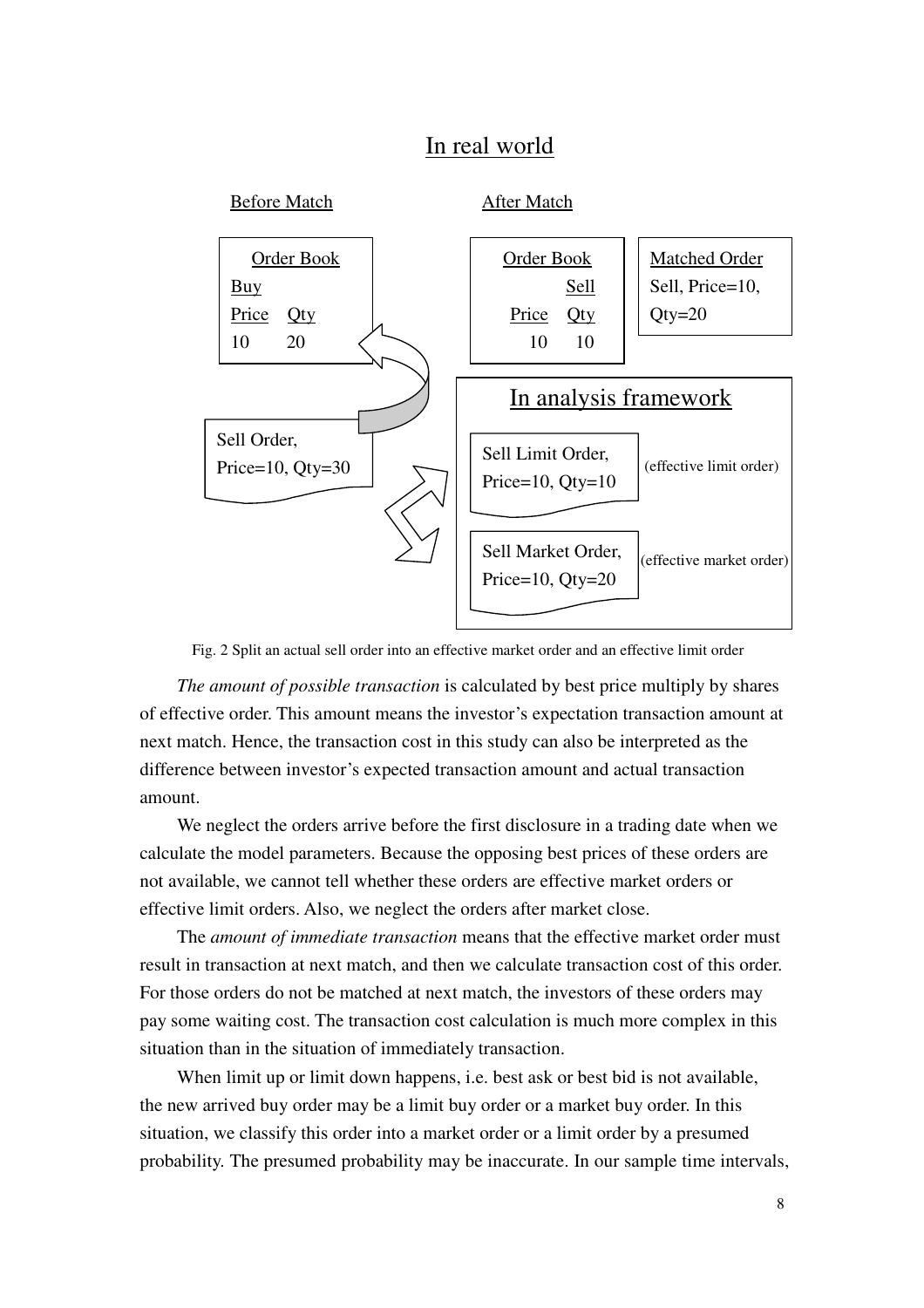limit up or limit down only happen in a few trading days, therefore the calculation of number of effective market orders may only be affected slightly by the inaccuracy of presumed probability.

The percentage expression of transaction cost is defined as follows:

X=expected number of shares of immediate transaction

For market buy orders, transaction cost is: best as $k\times X$ trade price $\times X$  - best ask $\times X$ ×  $\times$ X - best ask $\times$ 

For market sell orders, transaction cost is: best bid  $\times$  X best bid  $\times$  X – trade price  $\times$  X

Under *call auction* matching rule, transaction cost may be positive or negative by definition. The negative transaction cost means that investors get a better trade price than they expect and vice versa.

#### 3.2. Transaction cost models: event time modeling

The zero intelligence agent-based models of this study base on the model proposed by Daniels et al. (2003). Daniels et al. (2003) model is an event time model, i.e. the events in their model are not connected with real time. In the event time model, we substitute a series of events happen in a trading day for the trading hours of a trading day. Basically, there are three kinds of event: limit order placement (denoted by  $\alpha$  in this study, denoted by "L" in event series), market order placement (denoted by  $\mu$  in this study, denoted by "M" in event series) and order cancelation (denoted by  $\delta$  in this study, denoted by "C" in event series). The calculation of model parameters also bases on events.

From the simulation point of view, the simulation base on event time and the simulation base on real time are equivalent in simulation results. For example, suppose that we simulate a series of events: LMLCL..., actually it is equivalent to the simulation base on real time: L...real time elapsed...M...real time elapsed...L...real time elapsed…C...real time elapsed…L…. The advantage of event time modeling is that we can save simulation time, i.e. we do not waste the time between events.

The model proposed by Daniels et al. (2003) is a continuous double auction zero intelligence agent-based model. The data employed here comes from TWSE. The matching rule employed by TWSE is "call auction". The orders in TWSE match once every 25 seconds. The matching rule of the zero intelligence agent-based models of this study is also modified to have a call auction every 25 events if one event represents one second. Hence, we add two kinds of events in our models: one is blank event (denoted by "N" in event series), the other is matching event (denoted by "T" in event series) for this modification. Suppose that one event represents one second, a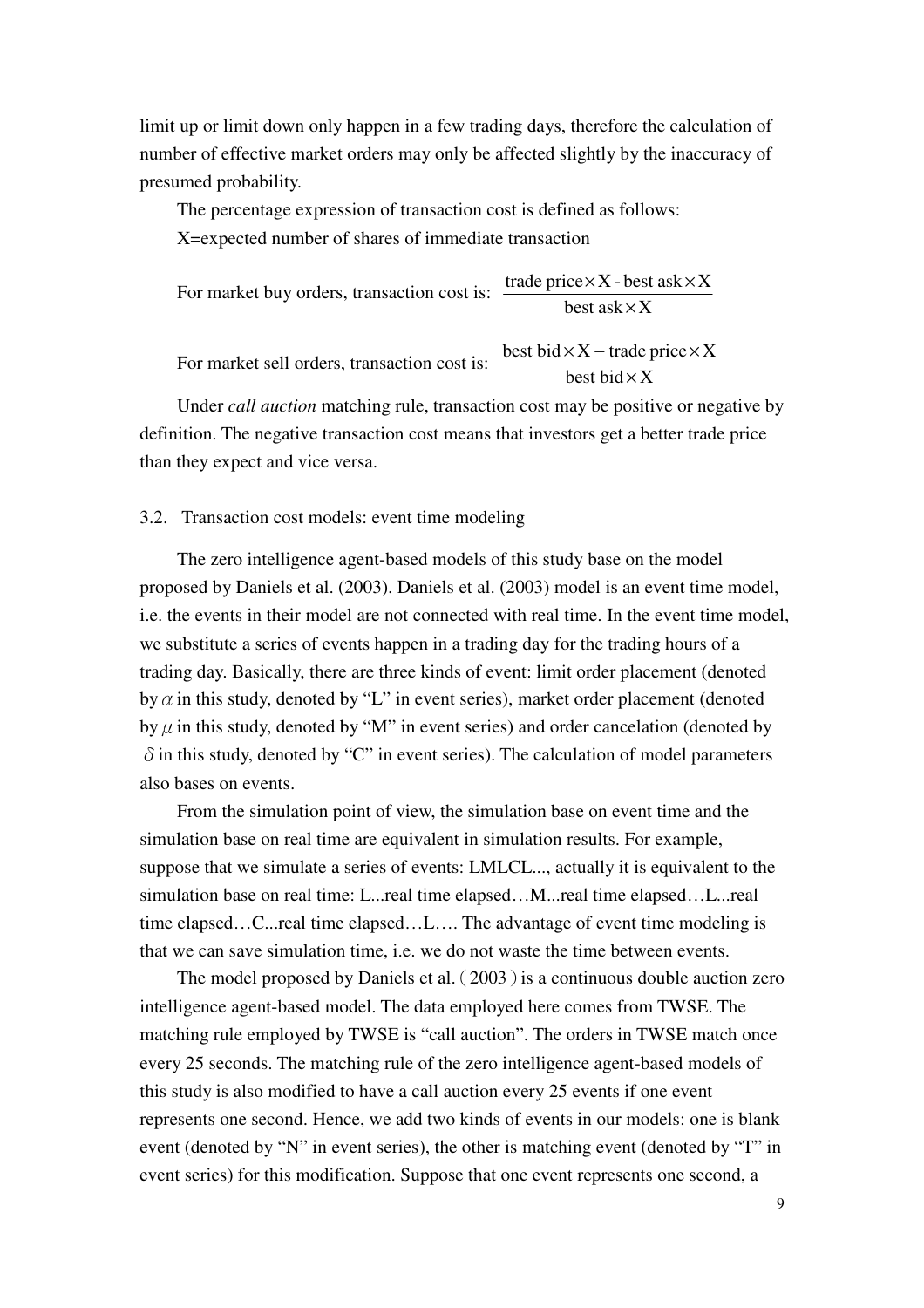letter "E" represents an event, the event series in trading hours of TWSE can be represented by TEEEEEEEEEEEEEEEEEEEEEEEET...for example.

The types of order in this study are the same with the Daniels et al. (2003) model, only limit order and market order are allowed. The buy price of a limit buy order cannot higher than or equal to the best ask price, and the sell price of a limit sell order cannot lower than or equal to the best bid price. The difference between Daniels et al. (2003) model is that the prices of all orders are limited by the price change limit employed by TWSE which is the price change interval between closing price of previous trade day minus 7% and closing price of previous trade day plus 7%. Thus, in this study, the order price of buy market order is limit up, the order price of sell market order is limit down. The tick sizes of this study are also tailored to the tick sizes of TWSE.

Another difference among Daniels et al. (2003) model is that the best prices in simulation of this study are the unexecuted best bid price and unexecuted best ask price during last match, not actual best bid price and actual best ask price in order book. This difference result from that the stock market in TWSE is not a continuous auction market. TWSE match stock orders once every 25 seconds (i.e. call auction), and then disclose those best five unexecuted order prices and volumes. TWSE does not disclose any information about new arrival orders between 25 seconds, and stock market investors in TWSE have no way to obtain the real-time best prices in reality. We make this modification such that our models coincide with actual environment in TWSE.

The input parameters of our agent-based models are as follows:

 $p(\alpha)$ : ratio of limit order placements to number of events during the trading day.

 $p(\mu)$ : ratio of market order placements to number of events during the trading day.

 $p(\delta)$ : ratio of order cancelations to number of events during the trading day.

The sum of probability of all kinds of events must be equal to 1. Hence, the ratio of blank event is determined after we have the three ratios above.

 $p(n) = 1 - p(\alpha) - p(\mu) - p(\delta)$ .

 $\sigma$ : average order size per order. One unit of  $\sigma$  represents 1,000 shares of securities. The average order size in this study is a random variable follows

half-normal distribution with mean  $\sigma$  and standard deviation  $\sqrt{\frac{\pi-2}{\sigma}}\sigma$ 2  $\frac{-2}{-\sigma}$  (Weisstein,

2005). The order size in our model is a positive integer, i.e. the order size should be multiple of 1,000 shares, and the maximum order size is 499,000 shares the same with the order size restriction in reality.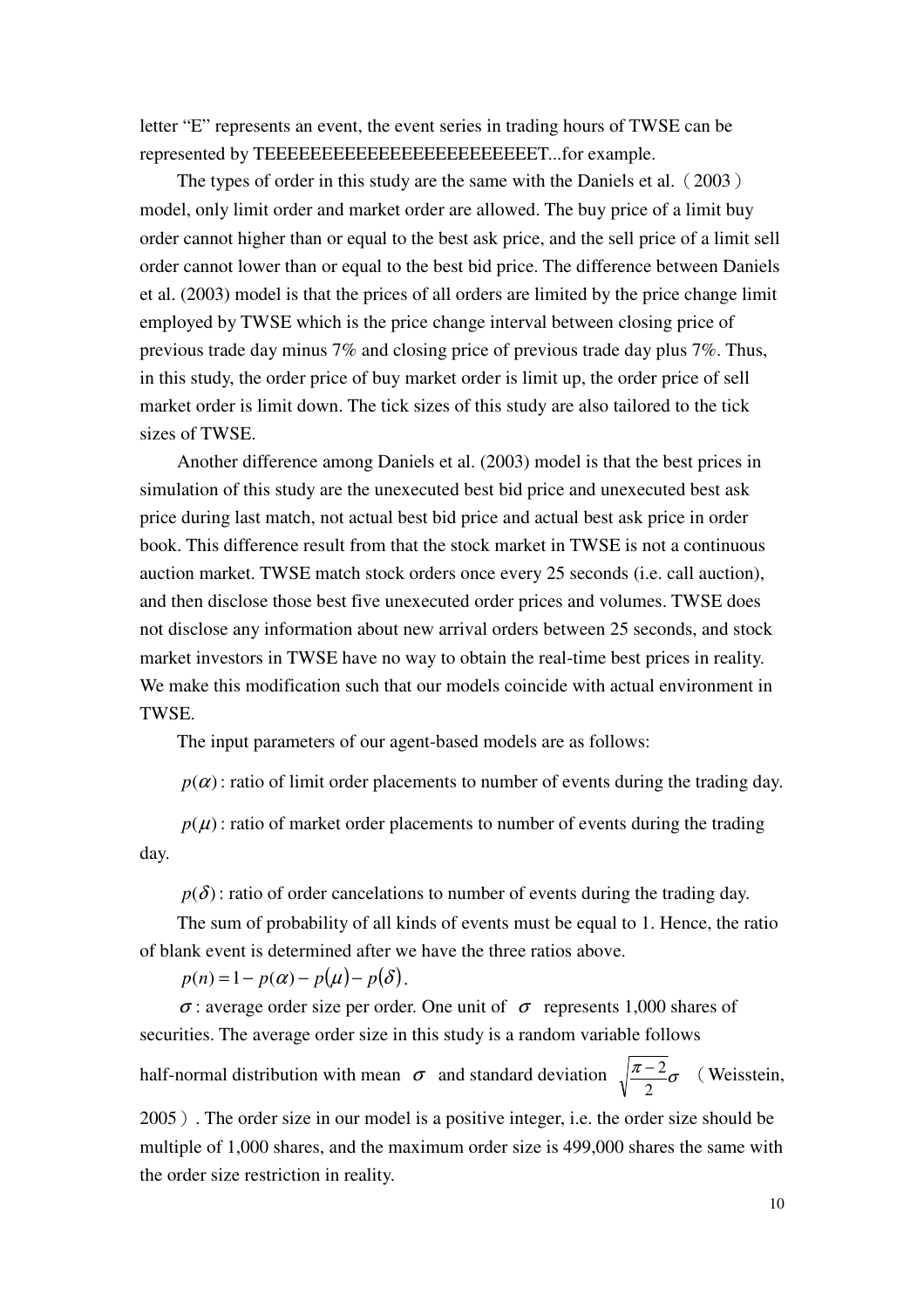The methodology of model parameters estimation is based on Farmer et al. (2005b). We calculate model parameters day by day first, and then calculate mean values weighted by the daily number of events. This methodology implies an important assumption that the daily probability distributions of these parameters are identical. This is also an important assumption in this study.

The computer program of this study is developed using Python Programming Language. The program generates series of events first, and then executes each event sequentially. If the event is a matching event ("T") the program executes matching<sup>2</sup>. If the event is a market order placement ("M") or a limit order placement ("L") the program draws the order size, then decide buy order or sell order (the probability is 50% each), then submit the order. If the event is an order cancelation ("C") the program decides to cancel buy order or sell order<sup>3</sup> (the probability is  $50\%$  each), then cancels an order randomly from the order book. If the event is a blank event ("N") the program executes nothing and flows to next event. Fig. 3 is the flow chart of the program of our agent-based models.



Fig. 3 Flow chart of our agent-based models

We have two methods to generate event list and we describe these methods as follows:

3.2.1 Determine event type by parameter directly

The first method is deciding types of each event sequentially according to the probability of each event  $(p(\alpha) \cdot p(\mu) \cdot p(\delta) \cdot p(n))$ . For example,

<sup>&</sup>lt;sup>2</sup> A general reference to the matching engine programming is Shetty and Jayaswal(2006).

 $3\,$  A reference to the design of generating order ID is Hetland(2008).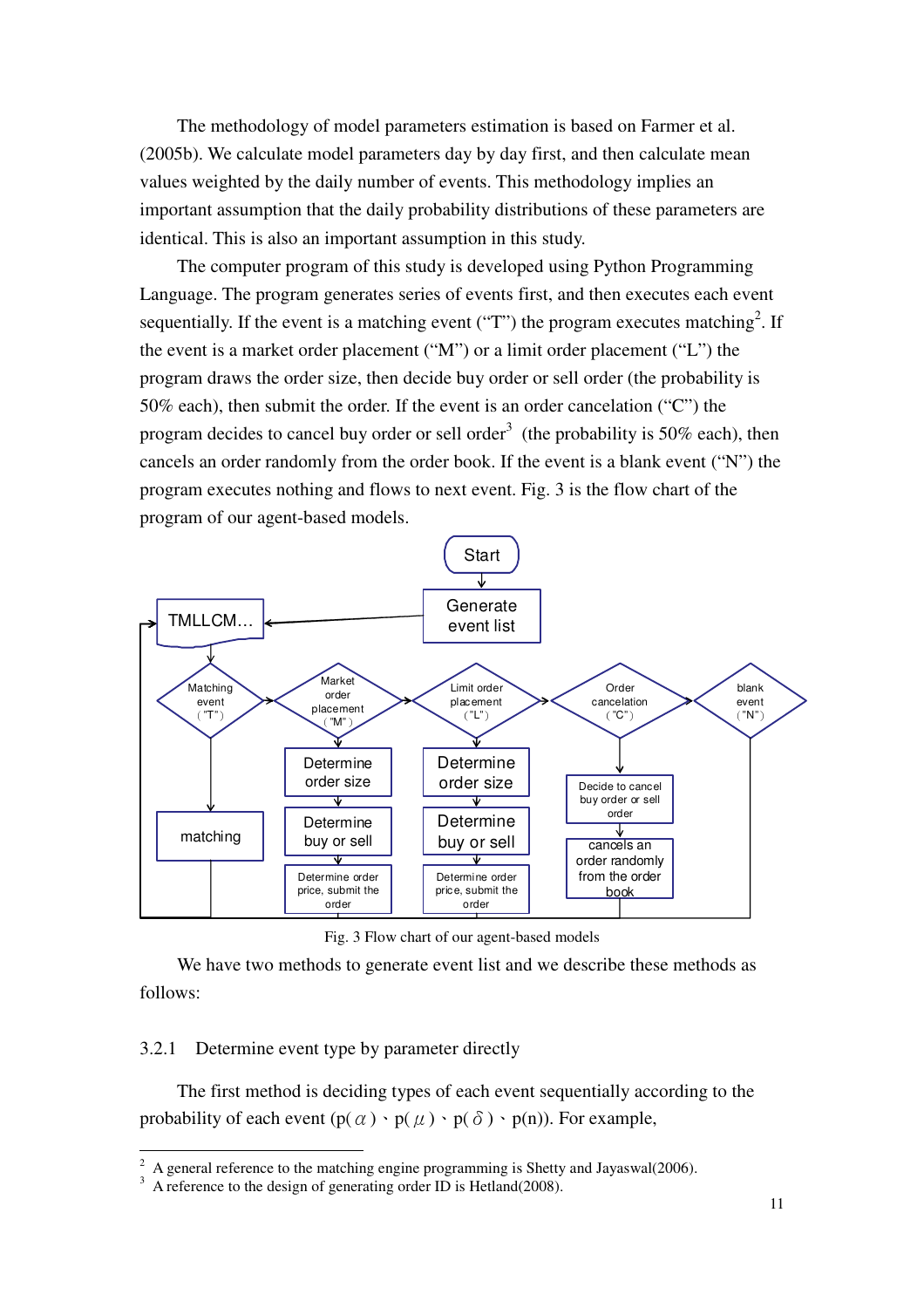TN=>TNL=>TNLM=>TNLML=>…. The probabilities of kinds of events are calculated as follows: we calculate ratios of kinds of events day by day in our sample period, and then calculate mean values of these ratios weighted by the daily number of events. Since this method and the model are proposed by Daniels et al. (2003), we call this DFGIS model.

#### 3.2.2 Determine duration by ACD model first, and then determine event type

The second method is that we generate duration using autoregressive conditional duration model (ACD, Engle and Russell(1998)), and then decide event type sequentially. For example, in the beginning we have an event list (if one event represents one second) filled with blank events between matching events, i.e. …TN NNNNNNNNNNNNNNNNNNNNNNNNNNNNNNNNN  $\dots$ , and then we generate a duration list  $(x)$ using ACD model, and then discretize the durations, for example  $x=[...,1,2,3,4,...]$ . We can rewrite the original blank list to be  $...TE_1E_2NE_3NNE_4NNNE_5...(a)$  letter "E" represents an event) by definition of duration, and then decide what kind of event sequentially by the probability of events  $(p(\alpha) \cdot p(\mu) \cdot p(\delta))$ , for example if E<sub>1</sub>=L  $\cdot$  $E_2=M \cdot E_3=C \cdot E_4=L \cdot E_5=M$ . We can further rewrite the event list to be ...TLMNCN NLNNNM….

The parameters of ACD model are estimated as follows. We estimated ACD parameters from the durations of each trading day with EACD(1,1) model.

$$
x_i = \psi_i \mathcal{E}_i \tag{3}
$$

$$
\psi_i = \alpha_0 + \alpha_1 x_{i-1} + \beta_1 \psi_{i-1} \tag{4}
$$

 $\varepsilon$  is a random variable follows exponential distribution, its mean is 1. Since  $x_i$  is a positive value, we have to assume that  $\alpha_0 > 0$ ,  $\alpha_1 \ge 0$  and  $\beta_1 \ge 0$  (Tsay, 2008). If the significance levels of estimates fail to match criterion or the one of the estimates is negative, we exclude the estimates. We calculate mean values of the effective estimates weighted by the daily number of events, and then we use this ACD model as the duration data generation process (DGP) of our simulation.

The only difference between this model and DFGIS is that in the beginning of simulation, this model generate event list using ACD model. Since other parts of the model are the same with DFGIS model, we call this DFGIS-ACD model.

The reason of using ACD model as the DGP of duration is that this method may replicate the intraday pattern of duration. For example, Fig. 4 is the intraday durations of TSMC on April 17th 2008, the frequency of transaction is relatively high after market open and before market close, and the frequency of transaction is relatively low in the middle of a trading day. The DFGIS-ACD model may replicate this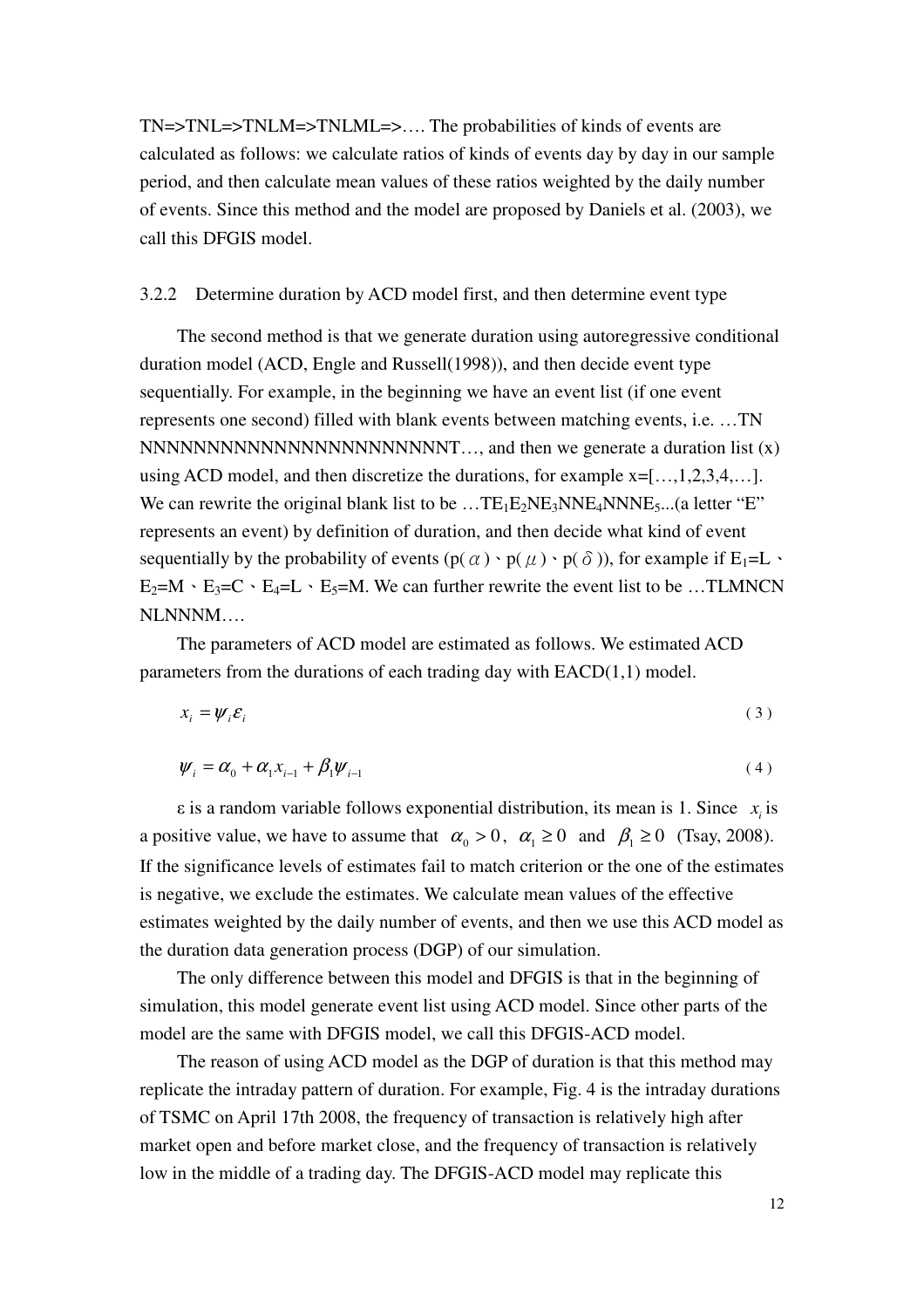inverted-U shape of durations, while the duration pattern in DFGIS model is purely random.



Fig. 4 Durations of TSMC(2330.TW) on April 17th 2008

#### 3.2.3 Determine both duration and order size by ACD model

We find that for those thinly traded stocks the transaction cost in our simulation is generally higher than actual transaction cost. Since the matching rule, price ticks are the same with TWSE, we think that this difference may come from decision rules of order size, decision rules of buy or sell, order price and durations. For a thinly traded stock, if there is no enough opposing orders in order book, the transaction cost of a market order will be high. In reality, investors of thinly traded stock will wait until the opposing side has enough orders then they submit their market orders. Therefore, in order to approximate the effect of order size clustering, we think that it is plausible to model order size with autoregressive process the same with the idea proposed by Manganelli (2002). We build this model on the basis of DFGIS-ACD model, but in this model, we generate order size using  $EACD(1,1)$  model rather than draw a random variable from half-normal distribution. We call this model DFGIS-ACD-ACD model.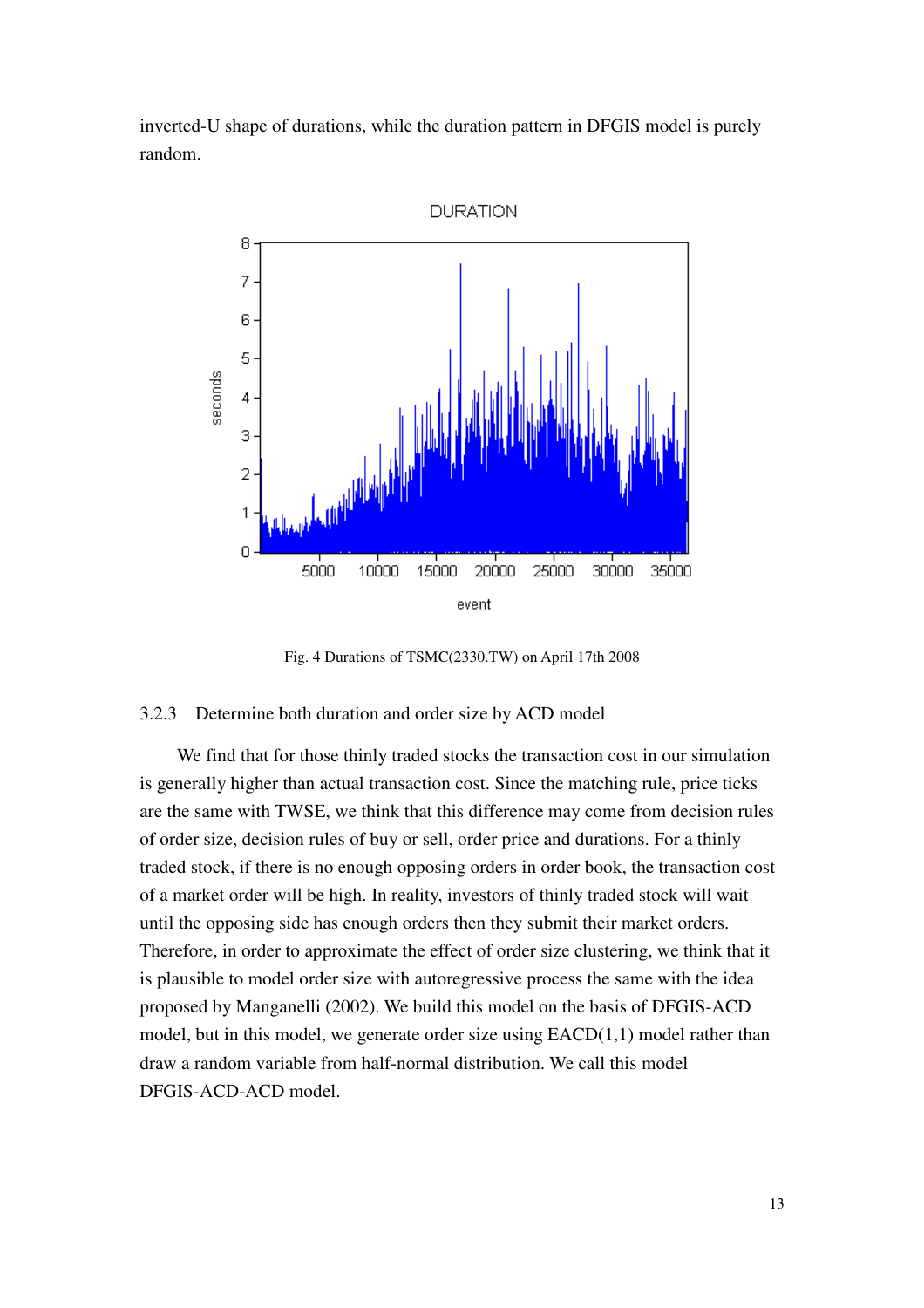#### **4. Empirical data analysis and simulation result**

#### 4.1. Empirical data analysis result

In recent years, the securities listed in stock exchange are not only stock, warrant but also exchange traded fund (ETF) and real estate investment trust fund (REIT). ETF are baskets of stocks, and they are important vehicles of passive investment. Theoretically, REIT have better liquidity than holding real estate directly. Therefore, in addition to stocks we also include ETF and REIT as our samples of transaction cost analysis. The samples of this study are as follows: Taiwan Top50 Tracker Fund (0050.TW), Polaris/P-shares Taiwan Dividend+ ETF (0056.TW), Cathay No.2 Real Estate Investment Trust (01007T.TW), Gallop No.1 Real Estate Investment Trust Fund (01008T.TW), China Steel (2002.TW), TSMC (2330.TW), MediaTek (2454.TW), HTC (2498.TW), President Chain Store (2912.TW), Inotera (3474.TW). Table 1 shows the reasons of choosing these securities as our samples. The main purpose is that we hope the samples cover various characteristics as much as possible including high trading volume, low trading volume, high unit price and stocks for different risk appetites. All historical transaction data are provided by TWSE, including daily order data, match data, disclose data. We use data from February 2008 to May 2008.

| security ticker | characteristics                                                      |
|-----------------|----------------------------------------------------------------------|
| 0050            | ETF with high trading volume                                         |
| 0056            | ETF with low trading volume                                          |
| 01007T          | REIT with high trading volume                                        |
| 01008T          | <b>REIT</b> with low trading volume                                  |
| 2002            | Blue chip stock in TWSE                                              |
| 2330            | Stock with high trading volume and the largest market capitalization |
|                 | in TWSE                                                              |
| 2454            | Stock with high unit price                                           |
| 2498            | Stock with high unit price                                           |
| 2912            | Stock with large market capitalization but low trading volume        |
| 3474            | Non-blue chip stock in TWSE (there is a net loss during the fiscal   |
|                 | year)                                                                |

Table 1 The reasons of our sample selection

If one event represents 0.01 seconds, the number of total events in a trading day is 1,620,000 (matching events are included). Table 2 shows the ratios of effective limit order, effective market order and order cancelation to total number of events (the number of matching events should be excluded) in a trading day and the average order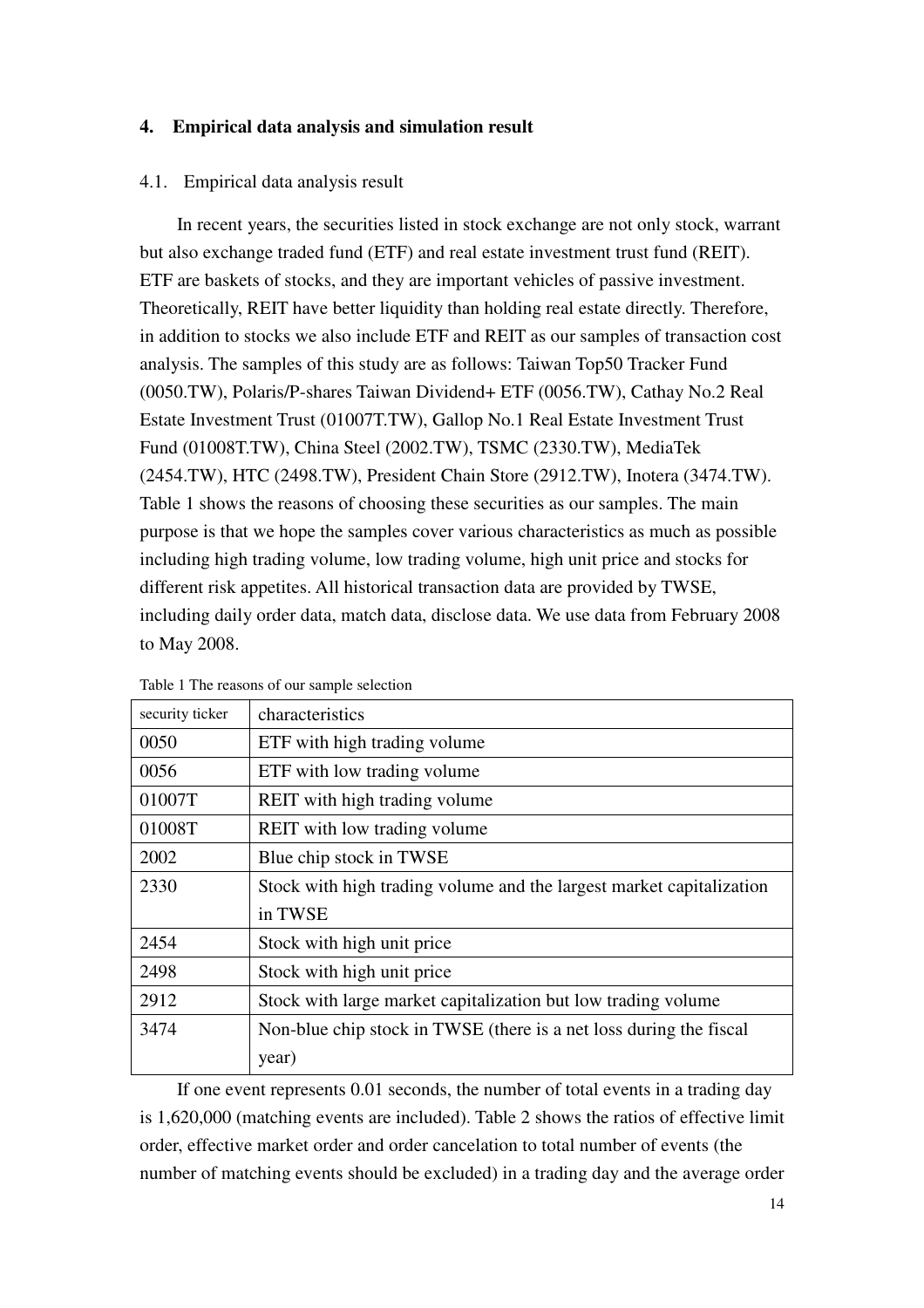size of these 10 securities. The average order size of Taiwan Top50 Tracker Fund (0050.TW) is larger than TSMC (2330.TW) because the proportion of market participants is different. The market makers are the major participants of Taiwan Top50 Tracker Fund (0050.TW) while the participants of TSMC (2330.TW) are various kinds of investors. Although TSMC (2330.TW) is the largest market capitalization stock and traded frequently, the average order size is only 14,000 shares.

Table 2 the ratios of effective limit order, effective market order and order cancelation to total number of events( $\times$ 10<sup>-3</sup>) and the average order size

|        | $p(\alpha)$ | $p(\mu)$ | $p(\delta)$ | σ  |
|--------|-------------|----------|-------------|----|
| 0050   | 2.498       | 1.029    | 1.586       | 45 |
| 0056   | 0.404       | 0.147    | 0.232       | 19 |
| 01007T | 0.109       | 0.059    | 0.042       | 21 |
| 01008T | 0.026       | 0.010    | 0.003       | 22 |
| 2002   | 6.292       | 5.007    | 1.923       | 10 |
| 2330   | 6.676       | 5.059    | 2.218       | 14 |
| 2454   | 4.401       | 4.404    | 2.086       | 3  |
| 2498   | 2.570       | 2.404    | 1.182       | 3  |
| 2912   | 0.900       | 0.644    | 0.414       | 5  |
| 3474   | 1.195       | 0.960    | 0.459       | 11 |

Table 3 shows the descriptive statistics of transaction cost of our samples.

| Historical | Maximum Minimum Mean |           |            | Std. Dev. |        | Kurtosis Sum Sq. Dev. Observations |        |
|------------|----------------------|-----------|------------|-----------|--------|------------------------------------|--------|
| 0050       | $0.69\%$             | $-0.92\%$ | $-0.00021$ | 0.000639  | 23.17  | 0.04                               | 101419 |
| 0056       | $2.22\%$             | $-1.40%$  | $-0.00006$ | 0.000743  | 122.77 | 0.01                               | 16040  |
| 01007T     | $2.55\%$             | $-1.58\%$ | $-0.00001$ | 0.00091   | 252.81 | 0.00                               | 4912   |
| 01008T     | $1.12\%$             | $-1.68\%$ | 0.00008    | 0.001133  | 90.85  | 0.00                               | 872    |
| 2002       | 1.70%                | $-1.89\%$ | $-0.00045$ | 0.001119  | 52.72  | 0.59                               | 472354 |
| 2330       | $1.73\%$             | $-1.88\%$ | $-0.00056$ | 0.001372  | 48.72  | 0.91                               | 483565 |
| 2454       | $1.33\%$             | $-1.47\%$ | $-0.00039$ | 0.001525  | 20.11  | 0.95                               | 409985 |
| 2498       | $1.50\%$             | $-1.63\%$ | $-0.00038$ | 0.001297  | 26.46  | 0.40                               | 237582 |
| 2912       | $2.21\%$             | $-2.67\%$ | $-0.00072$ | 0.00239   | 24.12  | 0.31                               | 54480  |
| 3474       | 2.13%                | $-2.97\%$ | $-0.00050$ | 0.002128  | 50.34  | 0.37                               | 81450  |

Table 3 The descriptive statistics of transaction cost of our samples

We group the transaction cost into classes and show the ratio of effective market orders which result in transaction immediately to total trade volume in Table 4.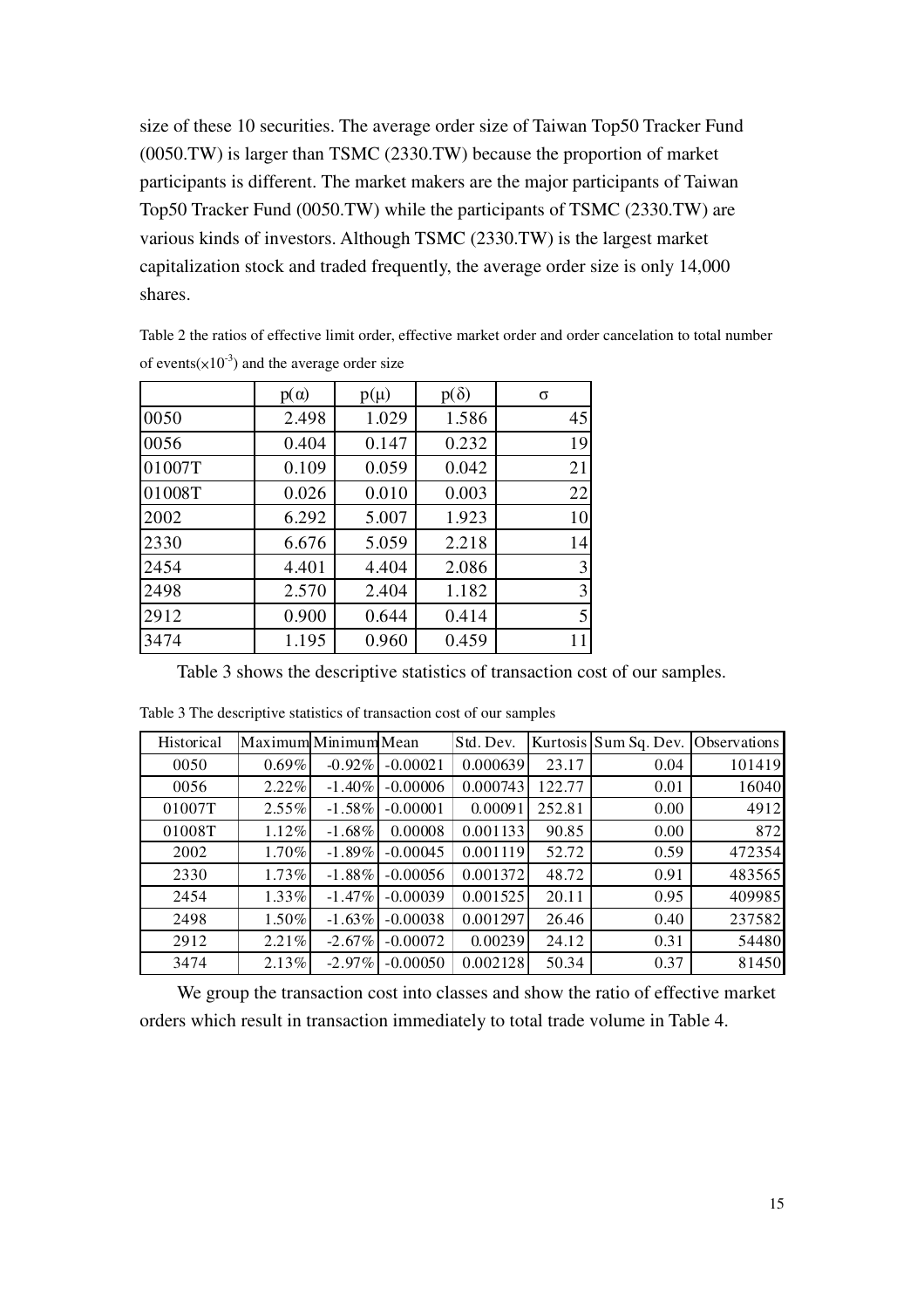| Table 4 The ratios of effective market orders which result in transaction immediately to total trade |  |
|------------------------------------------------------------------------------------------------------|--|
|------------------------------------------------------------------------------------------------------|--|

| Historical    |       | $-3\% -2\%$              |          | $-2\% - 1\%$ |           | $(-1\%, 0\%]$ |       | $(0\%, 1\%]$ |          | $(1\%2\%1)$ |       | $(2\%, 3\%]$                                                                                    |
|---------------|-------|--------------------------|----------|--------------|-----------|---------------|-------|--------------|----------|-------------|-------|-------------------------------------------------------------------------------------------------|
| 2008.2-2008.5 |       |                          |          |              |           |               |       |              |          |             |       | Average Maximum Average Maximum Average Maximum Average Maximum Average Maximum Average Maximum |
| 0050          |       |                          |          |              | $45.52\%$ | 65.88%        | 6.15% | 24.51%       |          |             |       |                                                                                                 |
| 0056          |       | $\overline{\phantom{a}}$ | $0.01\%$ | $0.71\%$     | 40.88%    | 79.82%        | 9.22% | 52.45%       | 0.01%    | $1.00\%$    | 0.05% | 0.05%                                                                                           |
| 01007T        |       | $\overline{\phantom{a}}$ | $0.00\%$ | 0.12%        | 44.70%    | 98.79%        | 4.17% | 50.83%       | 0.01%    | 2.22%       | 0.04% | 0.04%                                                                                           |
| 01008T        |       |                          | $0.05\%$ | $7.35\%$     | 45.39%    | $100.00\%$    | 2.59% | 71.43%       | 0.02%    | 3.45%       |       |                                                                                                 |
| 2002          |       |                          | 0.14%    | 12.74%       | 50.54%    | 71.49%        | 4.45% | 26.33%       | 0.21%    | 18.40%      |       |                                                                                                 |
| 2330          |       |                          | 0.46%    | 17.10%       | 47.38%    | 69.50%        | 4.07% | 33.37%       | 0.43%    | 24.09%      |       |                                                                                                 |
| 2454          |       |                          | $0.09\%$ | $4.56\%$     | 51.34%    | 68.51%        | 7.75% | 21.25%       | $0.14\%$ | 8.45%       |       |                                                                                                 |
| 2498          |       |                          | 0.02%    | $1.51\%$     | 48.62%    | 67.43%        | 5.59% | 18.90%       | 0.05%    | 5.81%       |       |                                                                                                 |
| 2912          | 0.09% | $8.90\%$                 | 0.14%    | $6.54\%$     | 44.18%    | 77.66%        | 2.70% | 21.82%       | 0.18%    | $11.41\%$   | 0.01% | $0.01\%$                                                                                        |
| 3474          | 0.12% | 13.68%                   | $0.17\%$ | 8.91%        | 45.54%    | 67.54%        | 7.03% | 50.54%       | $0.51\%$ | 17.13%      | 0.35% | $0.35\%$                                                                                        |

volume in different classes

The results presented in Table 2, Table 3 and Table 4 show that no matter how dense the events are (or transactions), the transaction costs largely lies between -1% and +1%, and the immediately traded effective market orders in these classes are averagely more than 50% of daily trade volume. The maximum transaction cost for an effective market order is smaller than 3%.

#### 4.2. Agent-based models simulation and result

### 4.2.1. Model parameters

Table 5, Table 6, and Table 7 show the parameters of DFGIS model, DFGIS-ACD model and DFGIS-ACD-ACD model respectively. The average order size  $\sigma$  is the mean values of daily average order size weighted by the daily number of events. We simulate each model 10 times. The regular trading hours in TWSE is from 9:00 to 13:30, i.e. 16,200 seconds a trading day. Since one event represents 0.01 second, there are 1,620,000 events in one simulation, i.e. one simulation represents one trading day.

DFGIS  $p(\alpha)$   $p(\mu)$   $p(\delta)$  σ 0.0050 0.002498 0.001029 0.001586 45 0.000404 0.000147 0.000232 19 01007T 0.000109 0.000059 0.000042 21 0.000026 0.00001 0.000003 22 2002 0.006292 0.005007 0.001923 10 2330 0.006676 0.005059 0.002218 14 2454 0.004401 0.004404 0.002086 3 2498 0.00257 0.002404 0.001182 3 2912 0.0009 0.000644 0.000414 5 3474 0.001195 0.00096 0.000459 11

Table 5 Model parameters of DFGIS model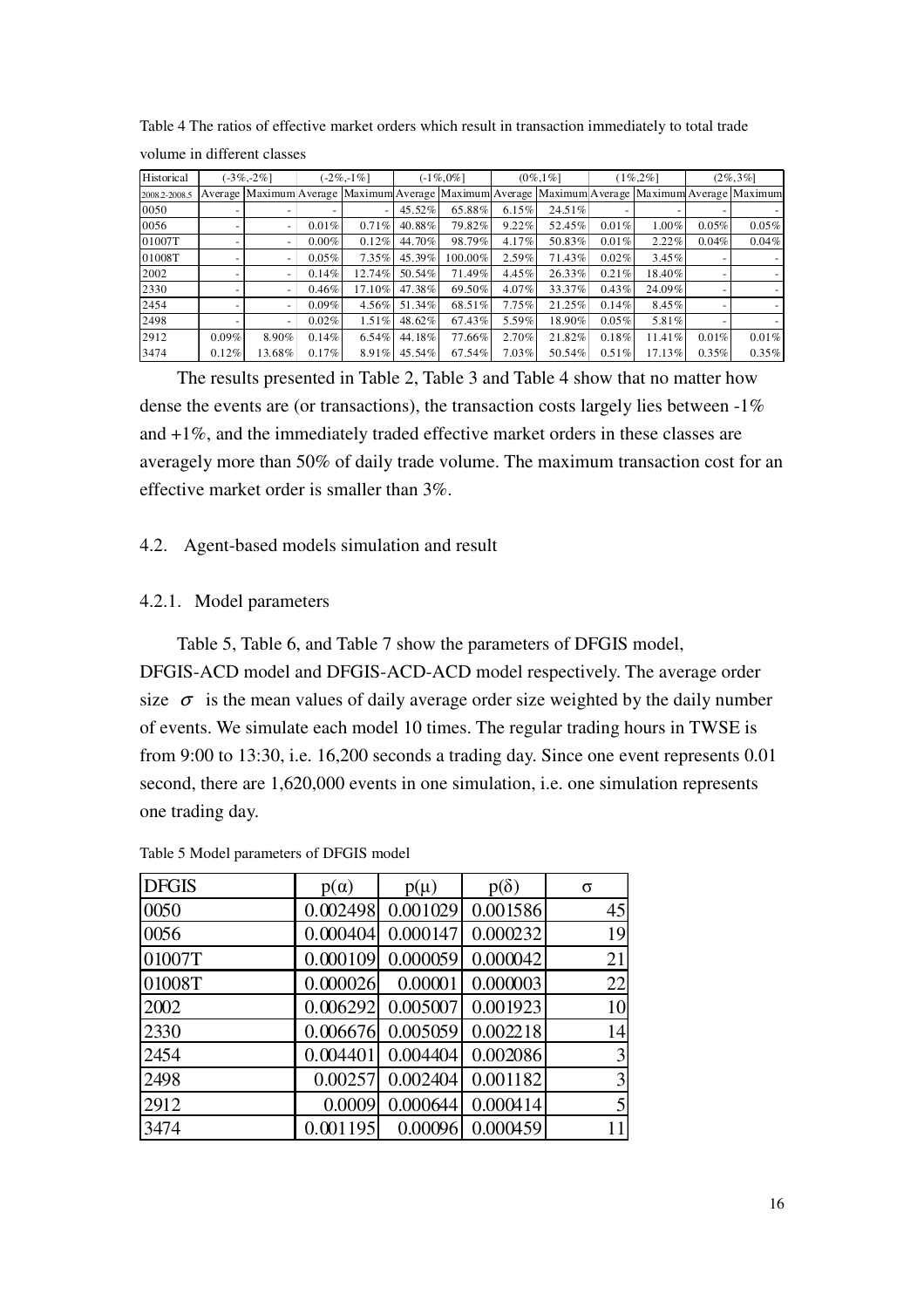|           |             |          |             |          |            | Duration   |           |
|-----------|-------------|----------|-------------|----------|------------|------------|-----------|
| DFGIS-ACD | $p(\alpha)$ | $p(\mu)$ | $p(\delta)$ | $\sigma$ | $\alpha_0$ | $\alpha_1$ | $\beta_1$ |
| 0050      | 0.49101     | 0.19818  | 0.31081     | 45       | 0.248398   | 0.111447   | 0.75711   |
| 0056      | 0.52368     | 0.22209  | 0.25423     | 19       | 1.612183   | 0.196678   | 0.71537   |
| 01007T    | 0.53932     | 0.30501  | 0.15567     | 21       | 4.699356   | 0.170546   | 0.71378   |
| 01008T    | 0.68854     | 0.23696  | 0.0745      | 22       | 26.95272   | 0.396239   | 0.54607   |
| 2002      | 0.48324     | 0.37208  | 0.14468     | 10       | 0.00439    | 0.051353   | 0.945     |
| 2330      | 0.48021     | 0.35806  | 0.16173     | 14       | 0.010088   | 0.061769   | 0.9273    |
| 2454      | 0.40761     | 0.4018   | 0.19059     | 3        | 0.00109    | 0.035325   | 0.96404   |
| 2498      | 0.4193      | 0.39005  | 0.19065     | 3        | 0.003604   | 0.050384   | 0.94847   |
| 2912      | 0.46935     | 0.32722  | 0.20343     | 5        | 0.334493   | 0.167221   | 0.79569   |
| 3474      | 0.46828     | 0.36354  | 0.16818     | 11       | 0.059602   | 0.080292   | 0.91038   |

Table 6 Model parameters of DFGIS-ACD model

Table 7 Model parameters of DFGIS-ACD-ACD model

|               |             |          |             |                 |            | Duration   |           |            | Order Size |           |
|---------------|-------------|----------|-------------|-----------------|------------|------------|-----------|------------|------------|-----------|
| DFGIS-ACD-ACD | $p(\alpha)$ | $p(\mu)$ | $p(\delta)$ | σ               | $\alpha_0$ | $\alpha_1$ | $\beta_1$ | $\alpha_0$ | $\alpha_1$ | $\beta_1$ |
| 0050          | 0.49101     | 0.19818  | 0.31081     | 45              | 0.248398   | 0.111447   | 0.7571    | 15718.67   | 0.41644    | 0.35317   |
| 0056          | 0.52368     | 0.22209  | 0.25423     | 19              | 1.612183   | 0.196678   | 0.71537   | 6821.198   | 0.26412    | 0.48904   |
| 01007T        | 0.53932     | 0.30501  | 0.15567     | 21              | 4.699356   | 0.170546   | 0.71378   | 5768.225   | 0.24126    | 0.54444   |
| 01008T        | 0.68854     | 0.23696  | 0.0745      | 22              | 26.95272   | 0.396239   | 0.54607   | 4824.83    | 0.70482    | 0.28028   |
| 2002          | 0.48324     | 0.37208  | 0.14468     | 10 <sup>1</sup> | 0.00439    | 0.051353   | 0.945     | 2204.159   | 0.05548    | 0.72424   |
| 2330          | 0.48021     | 0.35806  | 0.16173     | 14              | 0.010088   | 0.061769   | 0.9273    | 5775.498   | 0.15012    | 0.46215   |
| 2454          | 0.40761     | 0.4018   | 0.19059     | 3               | 0.00109    | 0.035325   | 0.96404   | 447.7474   | 0.03424    | 0.80359   |
| 2498          | 0.4193      | 0.39005  | 0.19065     | 3               | 0.003604   | 0.050384   | 0.94847   | 280.5444   | 0.04344    | 0.84912   |
| 2912          | 0.46935     | 0.32722  | 0.20343     |                 | 0.334493   | 0.167221   | 0.79569   | 682.6172   | 0.10019    | 0.75914   |
| 3474          | 0.46828     | 0.36354  | 0.16818     | 11              | 0.059602   | 0.080292   | 0.91038   | 1495.037   | 0.09288    | 0.77113   |

The duration parameters of DFGIS-ACD model and the order size parameters of DFGIS-ACD-ACD model are estimated using EACD(1,1) model, and are weighted average of appropriate daily estimates. Furthermore, under the assumption of weakly stationary, the average order size is the function of order size parameters, i.e. the average order size  $\mu$  order size can be expressed as:

$$
\mu_{order\_size} = \frac{\alpha_0}{1 - \alpha_1 - \beta_1} \tag{5}
$$

We can calculate  $\mu$  <sub>order\_size</sub> from Eq. (5) using order size parameters provided by Table 7 and compare with  $\sigma$  in Table 5. We find that the average order size  $\mu$ order\_size is obviously larger than  $\sigma$  of four of our sample securities. In order to eliminate the effect of this deviation, we adjust  $\alpha_0$  of order size parameters such that  $\alpha_0$  and  $\sigma$  are equal. The parameters of DFGIS-ACD-ACD model are shown in Table 8.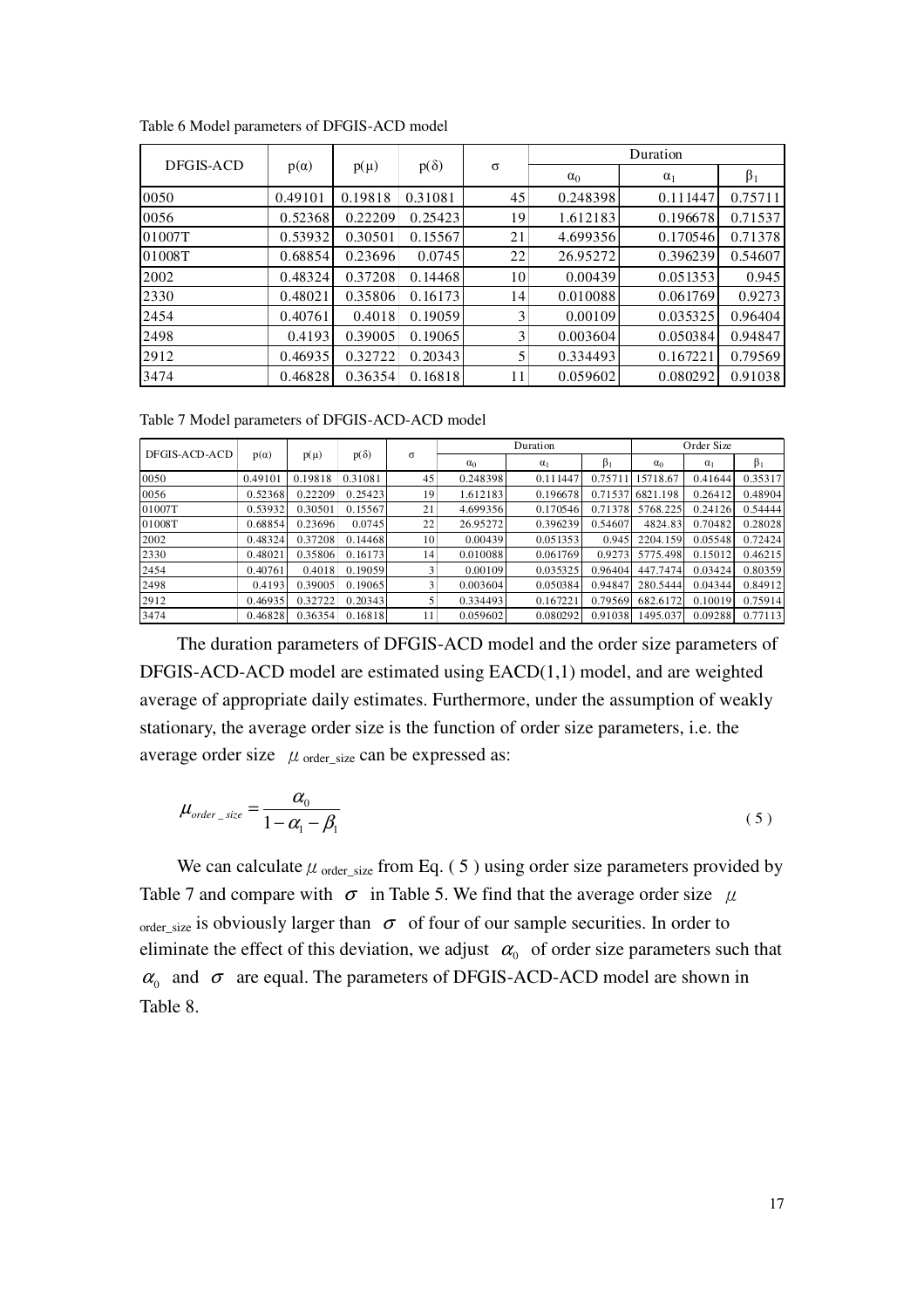|               |             |          |             |          |            | Duration   |           |                       | Order Size |         |
|---------------|-------------|----------|-------------|----------|------------|------------|-----------|-----------------------|------------|---------|
| DFGIS-ACD-ACD | $p(\alpha)$ | $p(\mu)$ | $p(\delta)$ | $\sigma$ | $\alpha_0$ | $\alpha_1$ | $\beta_1$ | $\alpha_{0}$ adjusted | $\alpha_1$ | β,      |
| 0050          | 0.49101     | 0.19818  | 0.31081     | 45       | 0.248398   | 0.111447   | 0.75711   | 10367.78              | 0.41644    | 0.35317 |
| 0056          | 0.52368     | 0.22209  | 0.25423     | 19       | 1.612183   | 0.196678   | 0.71537   | 4689.960              | 0.26412    | 0.48904 |
| 01007T        | 0.53932     | 0.30501  | 0.15567     | 21       | 4.699356   | 0.170546   | 0.71378   | 4500.216              | 0.24126    | 0.54444 |
| 01008T        | 0.68854     | 0.23696  | 0.0745      | 22       | 26.95272   | 0.396239   | 0.54607   | 327.712               | 0.70482    | 0.28028 |
| 2002          | 0.48324     | 0.37208  | 0.14468     | 10       | 0.00439    | 0.051353   | 0.945     | 2204.159              | 0.05548    | 0.72424 |
| 2330          | 0.48021     | 0.35806  | 0.16173     | 14       | 0.010088   | 0.061769   | 0.9273    | 5775.498              | 0.15012    | 0.46215 |
| 2454          | 0.40761     | 0.4018   | 0.19059     |          | 0.00109    | 0.035325   | 0.96404   | 447.7474              | 0.03424    | 0.80359 |
| 2498          | 0.4193      | 0.39005  | 0.19065     |          | 0.003604   | 0.050384   | 0.94847   | 280.5444              | 0.04344    | 0.84912 |
| 2912          | 0.46935     | 0.32722  | 0.20343     |          | 0.334493   | 0.167221   | 0.79569   | 682.6172              | 0.10019    | 0.75914 |
| 3474          | 0.46828     | 0.36354  | 0.16818     | 11       | 0.059602   | 0.080292   | 0.91038   | 1495.037              | 0.09288    | 0.77113 |

Table 8 Model parameters of DFGIS-ACD-ACD model (after we adjust  $\alpha_0$  in Order Size)

#### 4.2.2. Trade volume(shares) and number of transactions

We compare the weighted average of trade volume (shares) and number of transactions between sample data and simulation data of the three models, as shown in Table 9. We find that the results of the DFGIS model are generally larger than the sample data while the results of the DFGIS-ACD model and DFGIS-ACD-ACD model are generally smaller than DFGIS model. The reason of the larger trade volume of the models may be that the order sizes of market orders in the models are larger than actual market order sizes. When investors employ algorithmic trading, i.e. a large size market order will be split into many small size market orders, average order size of market order may be obviously smaller than limit order, but we does not calculate the average order size of market orders and limit orders respectively. Therefore, in simulation, we may overvalue the order size of market orders when we draw random variables (i.e. order size) from half-normal distribution with mean  $\sigma$ . The difference between DFGIS model and DFGIS-ACD model, DFGIS-ACD-ACD model may result from the difference in frequency of events, i.e. when the expectation of durations generated by ACD model larger than random durations, the trade will be less frequent hence the trade volume (shares) and number of transactions will be smaller and vise versa.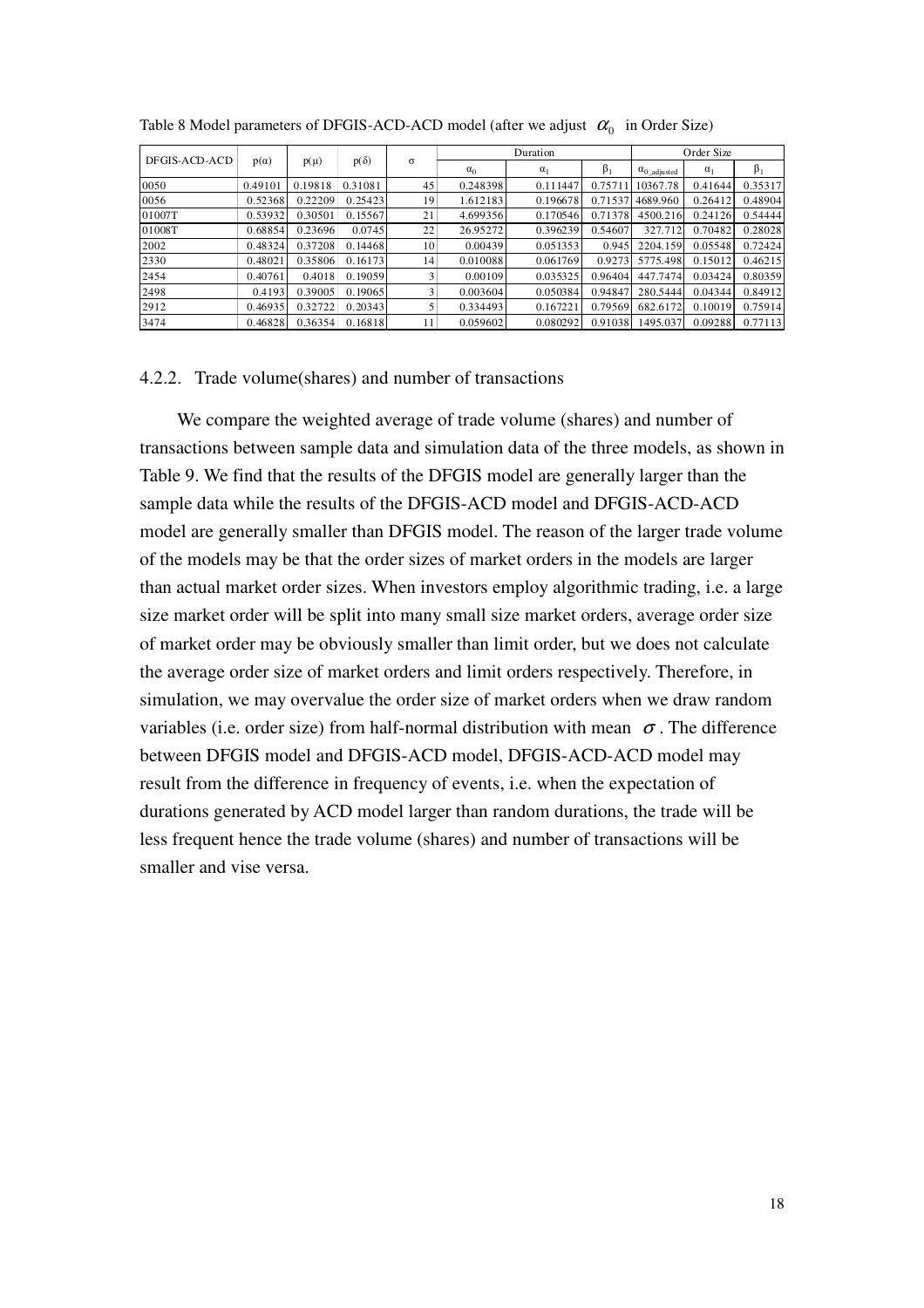Table 9 Comparison between trade volume (shares) and number of transactions between sample data and simulation data

|                  | 0050                |        | 0056                            |             |  |
|------------------|---------------------|--------|---------------------------------|-------------|--|
|                  | Trade Volume(Share) |        | Transaction Trade Volume(Share) | Transaction |  |
| Historical       | 15,411,781          | 2,554  | 1,438,702                       | 352         |  |
| <b>DFGIS</b>     | 73,289,200          | 2,997  | 5,334,100                       | 506         |  |
| <b>DFGIS-ACD</b> | 73,234,700          | 2,898  | 4,576,400                       | 418         |  |
| DFGIS-ACD-ACD    | 74,186,000          | 3,038  | 4,875,500                       | 437         |  |
|                  | 01007T              |        | 01008T                          |             |  |
|                  | Trade Volume(Share) |        | Transaction Trade Volume(Share) | Transaction |  |
| Historical       | 1,731,457           | 144    | 332,438                         | 24          |  |
| <b>DFGIS</b>     | 2,136,900           | 190    | 447,200                         | 34          |  |
| <b>DFGIS-ACD</b> | 2,927,500           | 271    | 420,100                         | 35          |  |
| DFGIS-ACD-ACD    | 2,686,700           | 259    | 175,900                         | 32          |  |
|                  | 2330                |        | 2912                            |             |  |
|                  | Trade Volume(Share) |        | Transaction Trade Volume(Share) | Transaction |  |
| Historical       | 69,341,433          | 12,582 | 3,228,883                       | 1,369       |  |
| <b>DFGIS</b>     | 95,335,300          | 12,765 | 5,120,400                       | 1,819       |  |
| <b>DFGIS-ACD</b> | 74,326,200          | 11,315 | 3,267,900                       | 1,169       |  |
| DFGIS-ACD-ACD    | 79,122,100          | 11,874 | 3,289,100                       | 1,278       |  |
|                  | 2498                |        | 2454                            |             |  |
|                  | Trade Volume(Share) |        | Transaction Trade Volume(Share) | Transaction |  |
| Historical       | 6,475,480           | 4,332  | 12,749,066                      | 8,010       |  |
| <b>DFGIS</b>     | 10,357,200          | 4,788  | 17,604,900                      | 7,809       |  |
| <b>DFGIS-ACD</b> | 8,300,800           | 4,227  | 12,638,000                      | 6,381       |  |
| DFGIS-ACD-ACD    | 6,039,900           | 3,460  | 14,559,000                      | 7,685       |  |
|                  | 2002                |        | 3474                            |             |  |
|                  | Trade Volume(Share) |        | Transaction Trade Volume(Share) | Transaction |  |
| Historical       | 50,360,139          | 12,062 | 11,124,524                      | 2,183       |  |
| <b>DFGIS</b>     | 64,442,500          | 11,826 | 15,510,000                      | 2,794       |  |
| <b>DFGIS-ACD</b> | 46,743,400          | 9,762  | 11,258,500                      | 2,087       |  |
| DFGIS-ACD-ACD    | 44,904,700          | 9,834  | 9,809,100                       | 1,847       |  |

#### 4.2.3. Liquidity transaction cost analysis

We tabulate the descriptive statistics of transaction cost of historical data and the three models as shown in Table 10. Obviously, the transaction costs generated by the models are larger than sample data. This result may also result from the market order size difference between historical data and the models. The larger order sizes in the models result in the larger trade volumes and transaction costs than historical data.

If we evaluate the models by the dispersion of simulation results relative to historical data, i.e. we calculate the range between historical extrema and simulatin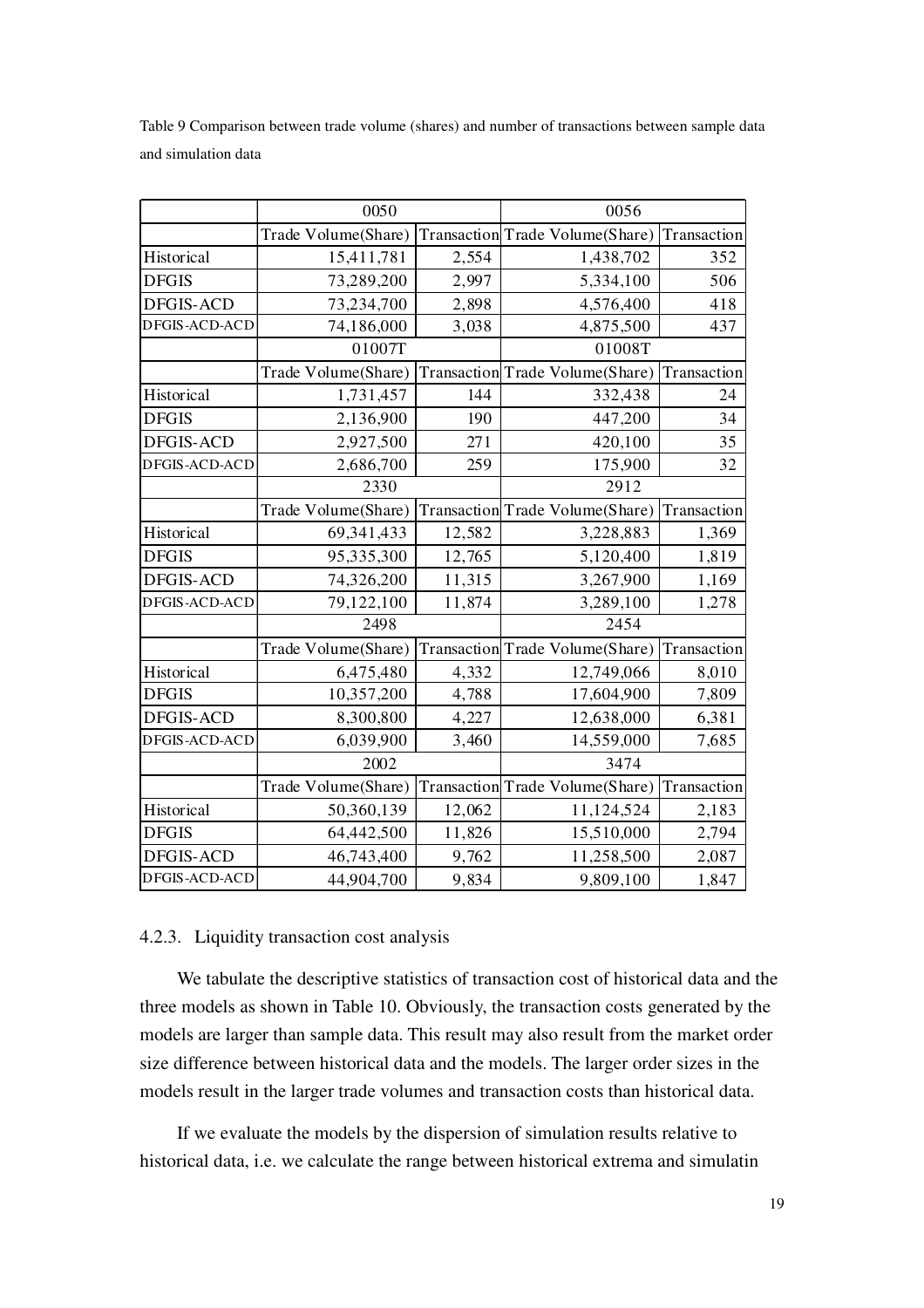extrema as Eq. ( 6 ):

$$
|\text{max}_{\text{simulated}} - \text{max}_{\text{actual}}| + |\text{min}_{\text{simulated}} - \text{min}_{\text{actual}}|
$$
 (6)

The smaller value in Eq. ( 6 ) the better the model is. The DFGIS model performs well in Polaris/P-shares Taiwan Dividend+ ETF (0056.TW), China Steel (2002.TW), TSMC (2330.TW), MediaTek(2454.TW) and HTC(2498.TW). The DFGIS-ACD model performs well in Taiwan Top50 Tracker Fund (0050.TW), Cathay No.2 Real Estate Investment Trust (01007T.TW), Gallop No.1 Real Estate Investment Trust Fund (01008T.TW), President Chain Store (2912.TW) and Inotera(3474.TW). The DFGIS-ACD-ACD model does not perform well in any securities, although it seems to increase kurtosis in some thinly traded securities, including Cathay No.2 Real Estate Investment Trust (01007T.TW), Gallop No.1 Real Estate Investment Trust Fund (01008T.TW), President Chain Store (2912.TW).

| 0050             |          | Maximum Minimum Mean |                    | Std. Dev. |        | Kurtosis Sum Sq. Dev. Observations |              |
|------------------|----------|----------------------|--------------------|-----------|--------|------------------------------------|--------------|
| Historical       | $0.69\%$ |                      | $-0.92\% -0.00021$ | 0.000639  | 23.17  | 0.04                               | 101419       |
| <b>DFGIS</b>     | 2.66%    | $-3.05\%$            | $-0.00116$         | 0.006948  | 4.43   | 0.79                               | 16470        |
| <b>DFGIS-ACD</b> | 2.57%    | $-2.90\%$            | $-0.00118$         | 0.006643  | 4.28   | 0.74                               | 16696        |
| DFGIS-ACD-ACD    | 2.58%    | $-3.86\%$            | $-0.00129$         | 0.007418  | 4.67   | 0.93                               | 16915        |
| 0056             |          | Maximum Minimum Mean |                    | Std. Dev. |        | Kurtosis Sum Sq. Dev. Observations |              |
| Historical       | 2.22%    | $-1.40%$             | $-0.00006$         | 0.000743  | 122.77 | 0.01                               | 16040        |
| DFGIS            | 4.48%    | $-4.41%$             | 0.00182            | 0.008189  | 9.38   | 0.16                               | 2359         |
| <b>DFGIS-ACD</b> | 5.00%    | $-4.19%$             | 0.00182            | 0.008452  | 9.23   | 0.14                               | 1921         |
| DFGIS-ACD-ACD    | 5.15%    | $-5.44%$             | 0.00231            | 0.009205  | 9.39   | 0.17                               | 1970         |
| 01007T           |          | Maximum Minimum Mean |                    | Std. Dev. |        | Kurtosis Sum Sq. Dev.              | Observations |
| Historical       | 2.55%    | $-1.58%$             | $-0.00001$         | 0.00091   | 252.81 | 0.00                               | 4912         |
| <b>DFGIS</b>     | 9.65%    | $-6.42%$             | 0.00503            | 0.01279   | 14.84  | 0.15                               | 889          |
| <b>DFGIS-ACD</b> | 7.08%    | $-6.58%$             | 0.00469            | 0.01438   | 8.13   | 0.28                               | 1339         |
| DFGIS-ACD-ACD    | 9.47%    | $-7.59%$             | 0.00373            | 0.013285  | 11.68  | 0.22                               | 1236         |
| 01008T           |          | Maximum Minimum Mean |                    | Std. Dev. |        | Kurtosis Sum Sq. Dev.              | Observations |
| Historical       | 1.12%    | $-1.68%$             | 0.00008            | 0.001133  | 90.85  | 0.00                               | 872          |
| DFGIS            | 6.39%    | $-1.94%$             | 0.00742            | 0.012946  | 8.15   | 0.02                               | 129          |
| <b>DFGIS-ACD</b> | 4.27%    | $-3.29%$             | 0.00563            | 0.010077  | 6.31   | 0.01                               | 139          |
| DFGIS-ACD-ACD    | 4.71%    | $-0.23%$             | 0.00227            | 0.006504  | 22.12  | 0.01                               | 156          |
| 2002             |          | Maximum Minimum Mean |                    | Std. Dev. |        | Kurtosis Sum Sq. Dev.              | Observations |
| Historical       | 1.70%    | $-1.89%$             | $-0.00045$         | 0.001119  | 52.72  | 0.59                               | 472354       |
| <b>DFGIS</b>     | 1.79%    | $-2.22\%$            | $-0.00177$         | 0.00562   | 3.42   | 2.56                               | 81047        |
| <b>DFGIS-ACD</b> | 1.97%    | $-2.33%$             | $-0.00182$         | 0.006001  | 3.70   | 1.92                               | 53404        |
| DFGIS-ACD-ACD    | 2.65%    | $-2.75%$             | $-0.00207$         | 0.006939  | 3.98   | 2.34                               | 48611        |

Table 10 The descriptive statistics of transaction cost of historical data and the three models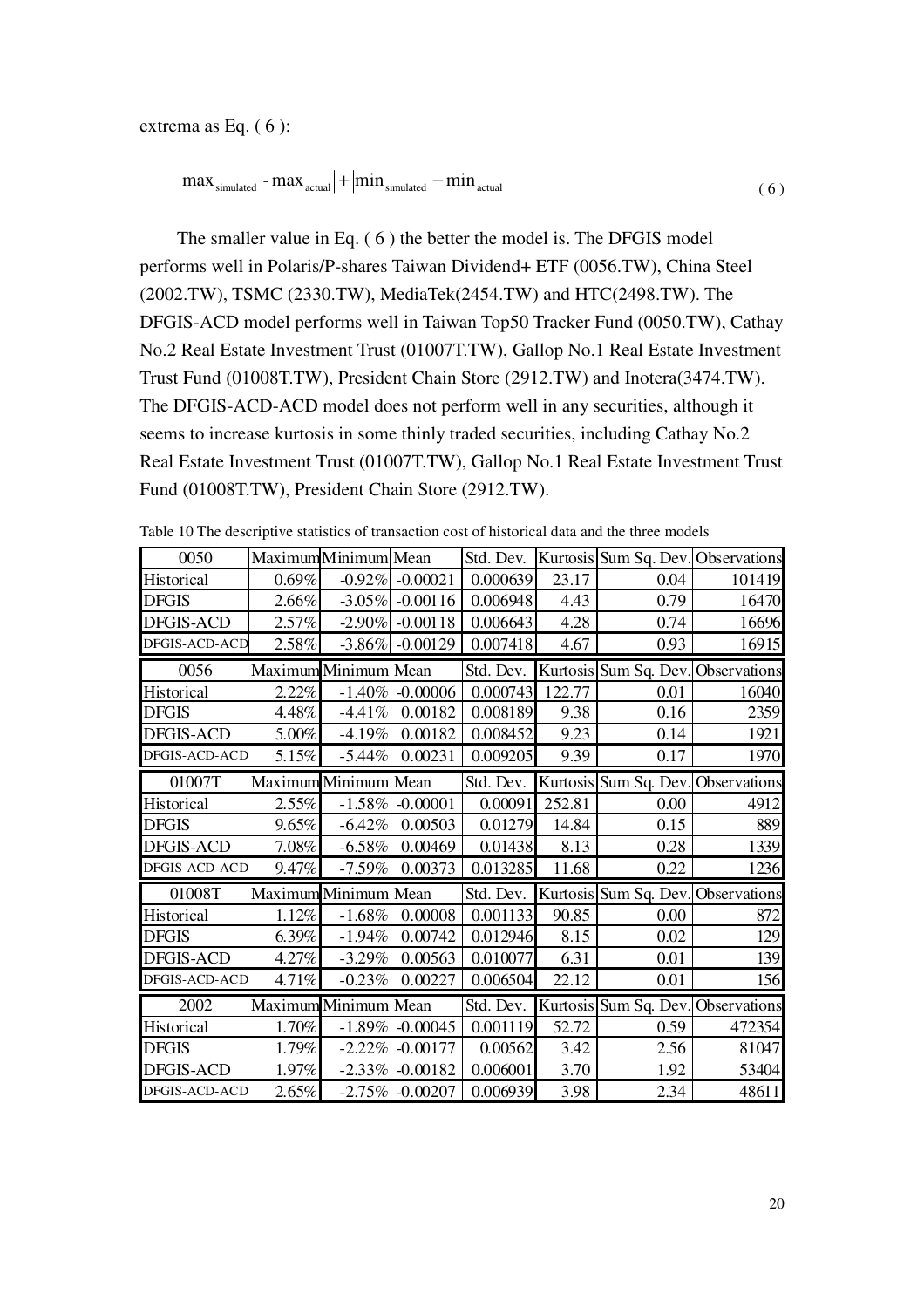| 2330             | Maximum Minimum Mean |            |                      |           |       | Std. Dev. Kurtosis Sum Sq. Dev. Observations |        |
|------------------|----------------------|------------|----------------------|-----------|-------|----------------------------------------------|--------|
| Historical       | 1.73%                |            | $-1.88\% -0.00056$   | 0.001372  | 48.72 | 0.91                                         | 483565 |
| <b>DFGIS</b>     | 2.03%                |            | $-2.35\%$ $-0.00209$ | 0.006375  | 3.37  | 3.31                                         | 81490  |
| <b>DFGIS-ACD</b> | 2.35%                |            | $-2.67\% -0.00210$   | 0.006751  | 3.49  | 2.91                                         | 63906  |
| DFGIS-ACD-ACD    | 2.68%                |            | $-3.16\%$ $-0.00240$ | 0.007609  | 3.65  | 3.67                                         | 63479  |
| 2454             | Maximum Minimum Mean |            |                      | Std. Dev. |       | Kurtosis Sum Sq. Dev. Observations           |        |
| Historical       | 1.33%                |            | $-1.47\% -0.00039$   | 0.001525  | 20.11 | 0.95                                         | 409985 |
| <b>DFGIS</b>     | 2.93%                | $-3.62\%$  | $-0.00275$           | 0.008793  | 3.45  | 5.51                                         | 71213  |
| <b>DFGIS-ACD</b> | 4.04%                |            | $-4.74\%$ $-0.00276$ | 0.009238  | 4.54  | 4.07                                         | 47687  |
| DFGIS-ACD-ACD    | $4.01\%$             |            | $-4.86\% -0.00286$   | 0.009744  | 4.37  | 5.67                                         | 59724  |
| 2498             | Maximum Minimum Mean |            |                      | Std. Dev. |       | Kurtosis Sum Sq. Dev. Observations           |        |
| Historical       | $1.50\%$             |            | $-1.63\% -0.00038$   | 0.001297  | 26.46 | 0.40                                         | 237582 |
| <b>DFGIS</b>     | 3.76%                | $-4.65\%$  | $-0.00305$           | 0.011251  | 3.78  | 4.90                                         | 38727  |
| DFGIS-ACD        | 4.82%                |            | $-5.49\%$ $-0.00272$ | 0.010957  | 4.59  | 3.62                                         | 30114  |
| DFGIS-ACD-ACD    | 4.76%                |            | $-5.46\%$ $-0.00296$ | 0.011787  | 4.79  | 3.10                                         | 22346  |
| 2912             | Maximum Minimum Mean |            |                      |           |       | Std. Dev. Kurtosis Sum Sq. Dev. Observations |        |
| Historical       | 2.21%                |            | $-2.67\%$ $-0.00072$ | 0.00239   | 24.12 | 0.31                                         | 54480  |
| <b>DFGIS</b>     | 7.32%                | $-11.11\%$ | $-0.00111$           | 0.015314  | 8.40  | 2.42                                         | 10320  |
| DFGIS-ACD        | 6.00%                |            | $-7.38\% -0.00038$   | 0.012509  | 9.89  | 0.98                                         | 6242   |
| DFGIS-ACD-ACD    | 9.26%                |            | $-9.71\%$ $-0.00070$ | 0.014384  | 10.48 | 1.30                                         | 6264   |
| 3474             | Maximum Minimum Mean |            |                      | Std. Dev. |       | Kurtosis Sum Sq. Dev. Observations           |        |
| Historical       | 2.13%                |            | $-2.97\%$ $-0.00050$ | 0.002128  | 50.34 | 0.37                                         | 81450  |
| <b>DFGIS</b>     | 5.35%                |            | $-6.43\%$ $-0.00284$ | 0.015003  | 4.38  | 3.50                                         | 15556  |
| DFGIS-ACD        | 5.15%                |            | $-6.59\% -0.00181$   | 0.014359  | 5.23  | 2.13                                         | 10317  |
| DFGIS-ACD-ACD    | 6.03%                |            | $-6.88\%$ $-0.00158$ | 0.013863  | 5.74  | 1.71                                         | 8902   |

We group the simulated transaction cost into classes and show the ratio of effective market orders which result in transaction immediately to total trade volume in Table 11. Since the transaction costs disperse in a wide range (the maximum is 9.65%, the minimum is -11.11%), what we concern in this study is the cost paid by the investors, i.e. positive transaction costs , we group the negative and zero transaction cost into one class, and tabulate the positive classes in detail in Table 11. We compare the simulated ratios with historical ratios, and find that DFGIS model performs well in Polaris/P-shares Taiwan Dividend+ ETF (0056.TW), Cathay No.2 Real Estate Investment Trust (01007T.TW), China Steel (2002.TW), TSMC (2330.TW), MediaTek (2454.TW), and HTC(2498.TW). The DFGIS-ACD model performs well in Taiwan Top50 Tracker Fund (0050.TW), Gallop No.1 Real Estate Investment Trust Fund (01008T.TW), President Chain Store (2912.TW), and Inotera (3474.TW).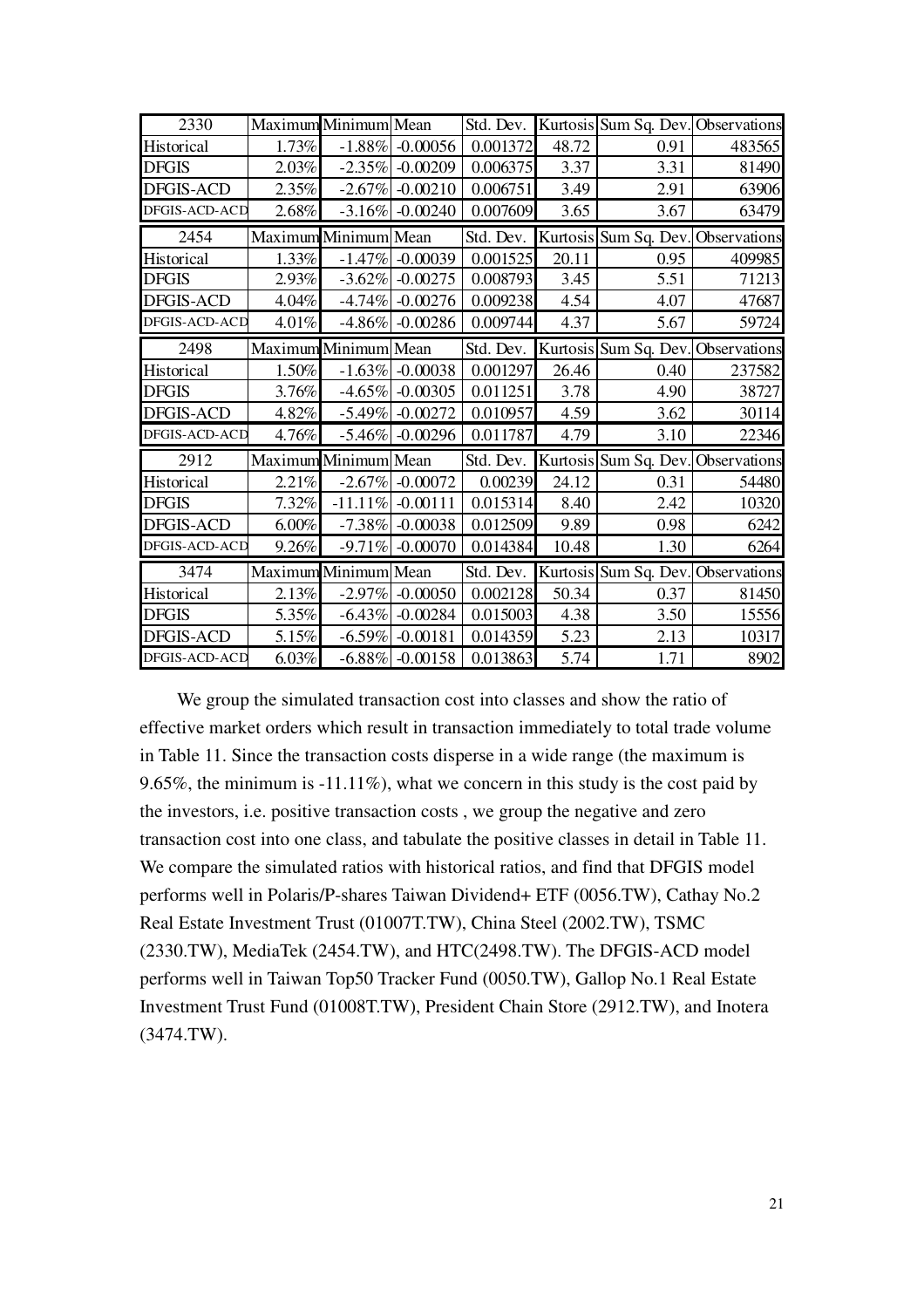Table 11 The ratio of effective market orders which result in transaction immediately to total trade volume in different classes

| Average Maximum Average Maximum Average Maximum Average Maximum Average Maximum Average Maximum<br>6.15%<br>45.52%<br>65.88%<br>24.51%                                                                         | $(3\%, 4\%)$   |                   | $(4\%, 10\%]$                              |
|----------------------------------------------------------------------------------------------------------------------------------------------------------------------------------------------------------------|----------------|-------------------|--------------------------------------------|
|                                                                                                                                                                                                                |                |                   |                                            |
| Historical                                                                                                                                                                                                     |                |                   |                                            |
| <b>DFGIS</b><br>26.99%<br>30.88% 21.39%<br>23.52%<br>2.69%<br>3.68%<br>$0.08\%$<br>0.41%                                                                                                                       |                |                   |                                            |
| 22.34%<br>25.55%<br><b>DFGIS-ACD</b><br>27.19%<br>31.44%<br>2.41%<br>4.20%<br>0.10%<br>0.77%                                                                                                                   |                |                   |                                            |
| DFGIS-ACD-ACD<br>24.45%<br>28.43%<br>21.37%<br>25.89%<br>7.46%<br>0.46%<br>1.39%<br>4.33%                                                                                                                      |                |                   |                                            |
|                                                                                                                                                                                                                |                |                   |                                            |
|                                                                                                                                                                                                                |                |                   |                                            |
| $(0\%, 1\%)$<br>$(1\%, 2\%)$<br>0056<br>$(-12\%, 0\%)$<br>$(2\%, 3\%)$<br>$(3\%, 4\%)$                                                                                                                         |                |                   | $(4\%, 10\%)$                              |
| Average Maximum Average Maximum Average Maximum Average Maximum Average Maximum Average Maximum                                                                                                                |                |                   |                                            |
| Historical<br>40.89%<br>79.82%<br>9.22%<br>52.45%<br>0.01%<br>1.00%<br>0.05%<br>0.05%                                                                                                                          |                |                   |                                            |
| <b>DFGIS</b><br>31.81%<br>0.28%<br>13.53%<br>16.71% 22.70%<br>5.09%<br>8.33%<br>1.11%<br>3.18%                                                                                                                 | 1.44%          | 0.06%             | 0.84%                                      |
| <b>DFGIS-ACD</b><br>13.93%<br>17.18% 20.56%<br>28.06%<br>5.17%<br>9.95%<br>1.30%<br>4.35%<br>0.47%                                                                                                             | 2.73%          | 0.08%             | 0.92%                                      |
| DFGIS-ACD-ACD<br>16.26%<br>12.55%<br>16.92%<br>23.50%<br>6.91%<br>11.95%<br>2.73%<br>8.46%<br>1.00%                                                                                                            | 4.68%          | 0.28%             | 3.02%                                      |
|                                                                                                                                                                                                                |                |                   |                                            |
|                                                                                                                                                                                                                |                |                   |                                            |
| $(0\%, 1\%)$<br>$(1\%, 2\%)$<br>$(2\%, 3\%)$<br>01007T<br>$(-12\%, 0\%)$<br>$(3\%, 4\%)$                                                                                                                       |                |                   | $(4\%, 10\%]$                              |
| Average Maximum Average Maximum Average Maximum Average Maximum Average Maximum Average Maximum                                                                                                                |                |                   |                                            |
| Historical<br>44.70%<br>98.79%<br>4.17%<br>50.83%<br>0.01%<br>2.22%<br>0.04%<br>0.04%                                                                                                                          |                |                   |                                            |
| <b>DFGIS</b><br>13.51%<br>20.46% 17.21%<br>27.30%<br>7.72%<br>16.28%<br>3.28%<br>13.94%<br>1.57%                                                                                                               | 5.79%          | 1.26%             | 10.25%                                     |
| <b>DFGIS-ACD</b><br>16.23%<br>21.25% 15.01%<br>25.74%<br>7.66%<br>14.17%<br>3.69%<br>8.02%<br>3.14%                                                                                                            | 7.60%          | $1.67\%$          | 8.10%                                      |
| DFGIS-ACD-ACD<br>14.30%<br>21.55%<br>17.08%<br>26.97%<br>7.48%<br>16.94%<br>4.36%<br>10.43%<br>1.79%                                                                                                           | 6.02%          | 1.67%             | 8.87%                                      |
|                                                                                                                                                                                                                |                |                   |                                            |
| $(0\%, 1\%)$<br>$(1\%, 2\%)$<br>$(2\%, 3\%)$<br>01008T<br>$(-12\%, 0\%)$<br>$(3\%, 4\%)$                                                                                                                       |                |                   | $(4\%, 10\%]$                              |
|                                                                                                                                                                                                                |                |                   |                                            |
| Average Maximun Average Maximun Average Maximun Average Maximun Average Maximun Average Maximun                                                                                                                |                |                   |                                            |
| Historical<br>45.44% 100.00%<br>2.59%<br>71.43%<br>0.02%<br>3.45%                                                                                                                                              |                |                   |                                            |
| <b>DFGIS</b><br>9.25%<br>39.53%<br>3.25%<br>15.93%<br>2.09%<br>19.60% 13.14%<br>4.42%<br>12.53%                                                                                                                | 14.05%         | 2.94%             | 17.52%                                     |
| <b>DFGIS-ACD</b><br>$10.04\%$<br>26.91% 13.98%<br>34.52%<br>5.88%<br>24.77%<br>4.69%<br>24.59%<br>0.67%                                                                                                        | 7.62%          | 0.83%             | 10.26%                                     |
| DFGIS-ACD-ACD<br>24.18%<br>0.99%<br>7.87%<br>31.55%<br>3.66%<br>8.22%<br>1.14%<br>11.72%<br>1.08%                                                                                                              | 21.61%         | 0.92%             | 18.34%                                     |
|                                                                                                                                                                                                                |                |                   |                                            |
| $(0\%, 1\%)$<br>$(1\%, 2\%)$<br>2002<br>$(-12\%, 0\%)$<br>$(2\%, 3\%)$<br>$(3\%, 4\%)$                                                                                                                         |                |                   | $(4\%, 10\%]$                              |
| Average Maximun Average Maximun Average Maximun Average Maximun Average Maximun Average Maximun                                                                                                                |                |                   |                                            |
|                                                                                                                                                                                                                |                |                   |                                            |
| Historical<br>50.68%<br>73.56%<br>4.45%<br>26.33%<br>0.21%<br>18.40%                                                                                                                                           |                |                   |                                            |
|                                                                                                                                                                                                                |                |                   |                                            |
| <b>DFGIS</b><br>44.06%<br>47.62% 20.85%<br>24.13%<br>1.21%<br>2.10%                                                                                                                                            |                |                   |                                            |
| <b>DFGIS-ACD</b><br>39.64%<br>42.87% 17.86%<br>21.75%<br>1.76%<br>3.52%                                                                                                                                        |                |                   |                                            |
| DFGIS-ACD-ACD<br>41.51%<br>17.69%<br>0.12%<br>0.36%<br>36.31%<br>21.68%<br>2.47%<br>4.32%                                                                                                                      |                |                   |                                            |
|                                                                                                                                                                                                                |                |                   |                                            |
| $(0\%, 1\%)$<br>$(1\%, 2\%)$<br>2330<br>$(-12\%, 0\%)$<br>$(2\%, 3\%)$<br>$(3\%, 4\%)$                                                                                                                         |                |                   | $(4\%, 10\%]$                              |
|                                                                                                                                                                                                                |                |                   |                                            |
| Average Maximun Average Maximun Average Maximun Average Maximun Average Maximun Average Maximum                                                                                                                |                |                   |                                            |
| 47.84%<br>69.58%<br>4.07%<br>33.37%<br>0.43%<br>24.09%<br>Historical                                                                                                                                           |                |                   |                                            |
| <b>DFGIS</b><br>22.27%<br>0.19%<br>44.68%<br>47.26% 19.61%<br>1.96%<br>3.13%<br>0.01%                                                                                                                          |                |                   |                                            |
| <b>DFGIS-ACD</b><br>41.76%<br>46.93% 18.25%<br>21.83%<br>2.30%<br>3.56%<br>0.03%<br>0.22%                                                                                                                      |                |                   |                                            |
| DFGIS-ACD-ACD<br>39.51%<br>43.72%<br>22.06%<br>3.01%<br>4.90%<br>0.25%<br>18.66%<br>0.76%                                                                                                                      |                |                   |                                            |
|                                                                                                                                                                                                                |                |                   |                                            |
| 2454<br>$(-12\%, 0\%)$<br>$(0\%, 1\%)$<br>$(1\%, 2\%)$<br>$(2\%, 3\%)$<br>$(3\%, 4\%)$                                                                                                                         |                |                   | $(4\%, 10\%]$                              |
| Average Maximun Average Maximun Average Maximun Average Maximun Average Maximun Average Maximun                                                                                                                |                |                   |                                            |
| 51.43%<br>68.51%<br>0.14%<br>8.45%                                                                                                                                                                             |                |                   |                                            |
| Historical<br>7.75%<br>21.25%                                                                                                                                                                                  |                |                   |                                            |
| <b>DFGIS</b><br>45.68%<br>48.20%<br>20.48%<br>23.30%<br>4.54%<br>6.17%<br>0.40%<br>0.85%                                                                                                                       |                |                   |                                            |
| <b>DFGIS-ACD</b><br>0.11%<br>41.90%<br>49.15% 18.91%<br>22.43%<br>3.89%<br>6.18%<br>0.63%<br>2.00%                                                                                                             | 0.74%          | $0.00\%$          | 0.03%                                      |
| DFGIS-ACD-ACD<br>24.27%<br>2.02%<br>0.18%<br>42.39%<br>45.43%<br>19.18%<br>4.67%<br>6.61%<br>$0.86\%$                                                                                                          | $0.84\%$       | 0.01%             |                                            |
|                                                                                                                                                                                                                |                |                   | 0.25%                                      |
| $(0\%, 1\%)$<br>$(1\%, 2\%)$<br>2498<br>$(-12\%, 0\%)$<br>$(2\%, 3\%)$<br>$(3\%, 4\%)$                                                                                                                         |                |                   | $(4\%, 10\%]$                              |
| Average Maximun Average Maximun Average Maximun Average Maximun Average Maximun Average Maximum                                                                                                                |                |                   |                                            |
| 48.64%<br>5.59%<br>18.90%<br>0.05%<br>Historical<br>67.43%<br>5.81%                                                                                                                                            |                |                   |                                            |
| 1.33%<br>3.61%<br><b>DFGIS</b><br>40.08%<br>45.71%<br>19.10%<br>23.10%<br>4.99%<br>7.58%<br>0.21%                                                                                                              | 0.75%          |                   |                                            |
| <b>DFGIS-ACD</b><br>39.31%<br>45.87% 17.58%<br>21.39%<br>4.31%<br>6.55%<br>1.14%<br>1.97%<br>0.27%                                                                                                             | 1.40%          | 0.03%             |                                            |
| DFGIS-ACD-ACD<br>0.49%<br>33.90%<br>40.08%<br>16.56%<br>21.03%<br>4.36%<br>6.81%<br>1.55%<br>3.77%                                                                                                             | 1.28%          | $0.03\%$          | 0.33%                                      |
|                                                                                                                                                                                                                |                |                   |                                            |
|                                                                                                                                                                                                                |                |                   |                                            |
| 2912<br>$(-12\%, 0\%)$<br>$(0\%, 1\%)$<br>$(1\%, 2\%)$<br>$(2\%, 3\%)$<br>$(3\%, 4\%)$                                                                                                                         |                |                   | $(4\%, 10\%]$                              |
| Average Maximum Average Maximum Average Maximum<br>Average Maximum Average Maximum                                                                                                                             |                |                   |                                            |
| 44.41%<br>77.66%<br>2.70%<br>21.82%<br>0.18%<br>11.41%<br>0.01%<br>Historical<br>0.01%                                                                                                                         |                |                   |                                            |
| 29.49%<br><b>DFGIS</b><br>33.05%<br>18.31%<br>25.09%<br>4.31%<br>7.16%<br>2.16%<br>5.22%<br>1.03%                                                                                                              | 3.25%          | 0.74%             | 2.76%                                      |
| <b>DFGIS-ACD</b><br>26.54%<br>30.56%<br>19.14%<br>26.14%<br>3.77%<br>6.27%<br>1.48%<br>4.85%<br>0.64%<br>DFGIS-ACD-ACD<br>25.93%<br>34.18%<br>17.86%<br>25.80%<br>4.11%<br>7.42%<br>1.68%<br>$6.05\%$<br>1.06% | 3.19%<br>2.72% | 0.58%<br>$0.97\%$ | 0.30%<br>Average Maximum<br>2.30%<br>3.58% |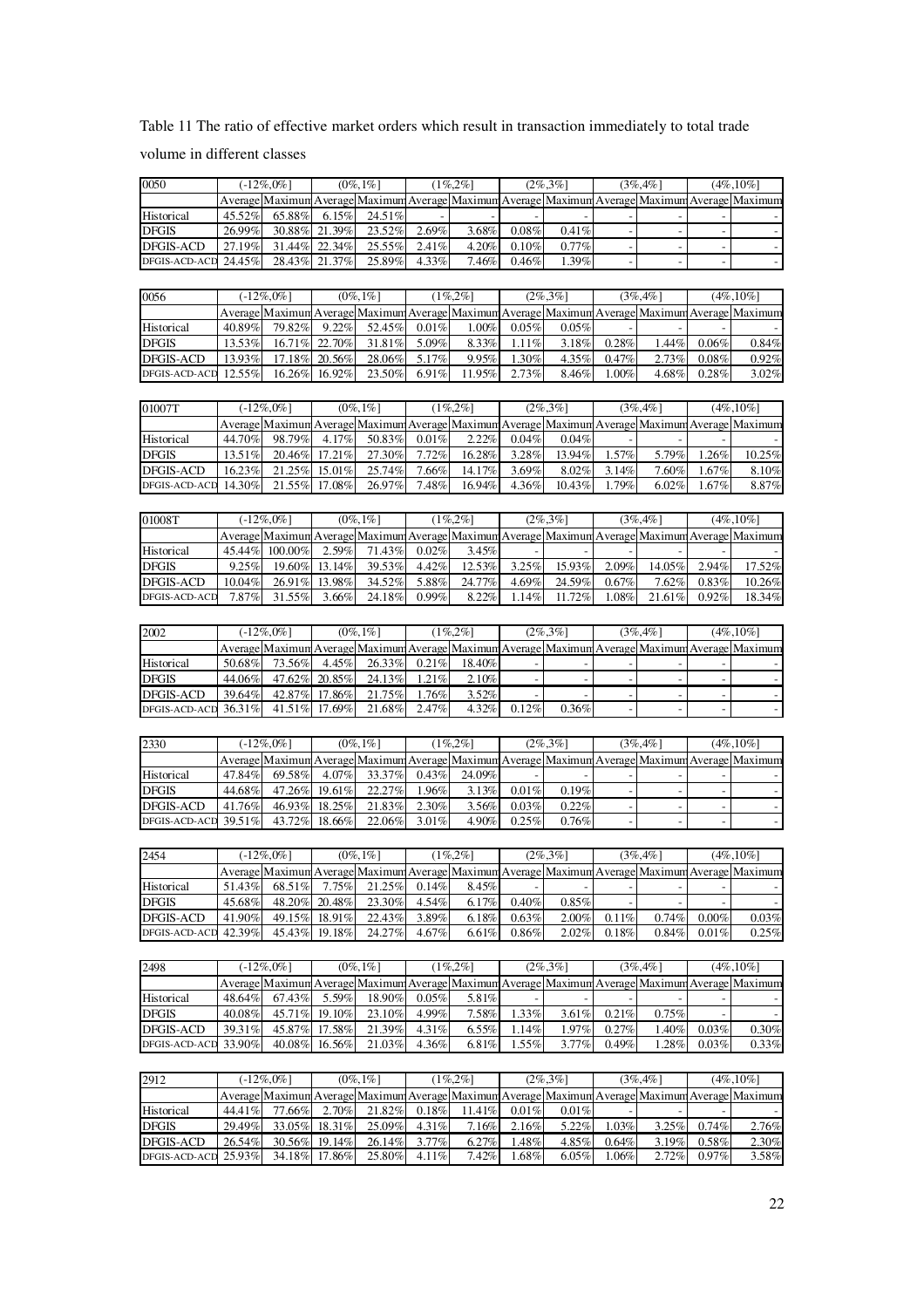| 3474                    | (-12%.0%] |           | $(0\%, 1\%)$  |                                                                                                 | $1\%2\%$ |          | $(2\% \cdot 3\%)$ |          | $(3\%, 4\%)$ |          | $(4\%, 10\%]$ |       |
|-------------------------|-----------|-----------|---------------|-------------------------------------------------------------------------------------------------|----------|----------|-------------------|----------|--------------|----------|---------------|-------|
|                         |           |           |               | Average Maximum Average Maximum Average Maximum Average Maximum Average Maximum Average Maximum |          |          |                   |          |              |          |               |       |
| Historical              | 45.84%    | 67.54%    | $7.03\%$      | 50.54%                                                                                          | $0.51\%$ | 17.13%   | $0.35\%$          | $0.35\%$ |              |          |               |       |
| <b>DFGIS</b>            | 31.29%    |           | 36.02% 17.09% | 20.48%                                                                                          | $5.41\%$ | $6.85\%$ | $2.51\%$          | 3.85%    | 0.96%        | $2.00\%$ | 0.28%         | 0.72% |
| <b>DFGIS-ACD</b>        | 28.15%    | $32.32\%$ | 15.58%        | $19.76\%$                                                                                       | 5.42%    | 9.52%    | 2.48%             | $4.15\%$ | 0.93%        | $2.13\%$ | $0.21\%$      | 0.80% |
| DFGIS-ACD-ACD $25.39\%$ |           |           | 28.85% 15.56% | 22.07%                                                                                          | 5.54%    | 7.98%    | 2.81%             | 5.94%    | 0.88%        | $2.55\%$ | 0.40%         | 1.57% |

The results of Table 10 and Table 11 show that in general, the DFGIS model performs well in those frequently traded securities (China Steel (2002.TW), TSMC (2330.TW), MediaTek (2454.TW) and HTC (2498.TW)), and the DFGIS-ACD model performs well in the relatively thinly traded securities (Taiwan Top50 Tracker Fund (0050.TW), Gallop No.1 Real Estate Investment Trust Fund (01008T.TW), President Chain Store (2912.TW), Inotera(3474.TW)).

The dispersion of simulated transaction costs is averagely larger than historical data. The frequency of events and matching rule of our agent-based models are the same with actual stock market. The major differences are permutation of events and market order price. In reality, investors in stock market generally do not place their orders blindly with limit up or limit down price, especially when they have large order size. They tend to wait for the appearance of opposing order size, and then place their market orders. This behavior is a reason for the smaller transaction cost in actual stock market. Another possible reason is that the market order sizes in our agent-based models may be larger than those in actual market, i.e. our models do not take the mitigation of price impact from the employment of algorithmic trading into account.

Our simulation results show that the attempt to model the behavior of clustering order placement (the DFGIS-ACD-ACD model) fail to meet our expectation. As Farmer et al.(2005b) state that the zero-intelligence models are not trying to claim that intelligence doesn't play an important role in financial agents, these models provide a benchmark to separate properties that are driven by market institution from those driven by intelligent behavior, we believe that the actual distribution of transaction cost may be driven mainly by intelligence of stock market participants. If we hope that the simulation result to be closer to actual result, adding some intelligence (or order placement strategy) in the model seem inevitable.

In spite of some inaccuracies, our simulation results show how much transaction cost an impatient investor would pay if he would like to liquidate his security in a short span of time. For example, an investor's shareholdings is 40% of daily trade volume, if he would like to liquidate his holdings in a trading day, the maximum transaction cost may be 2% to 3% instead of zero cost from historical result as shown in Table 11.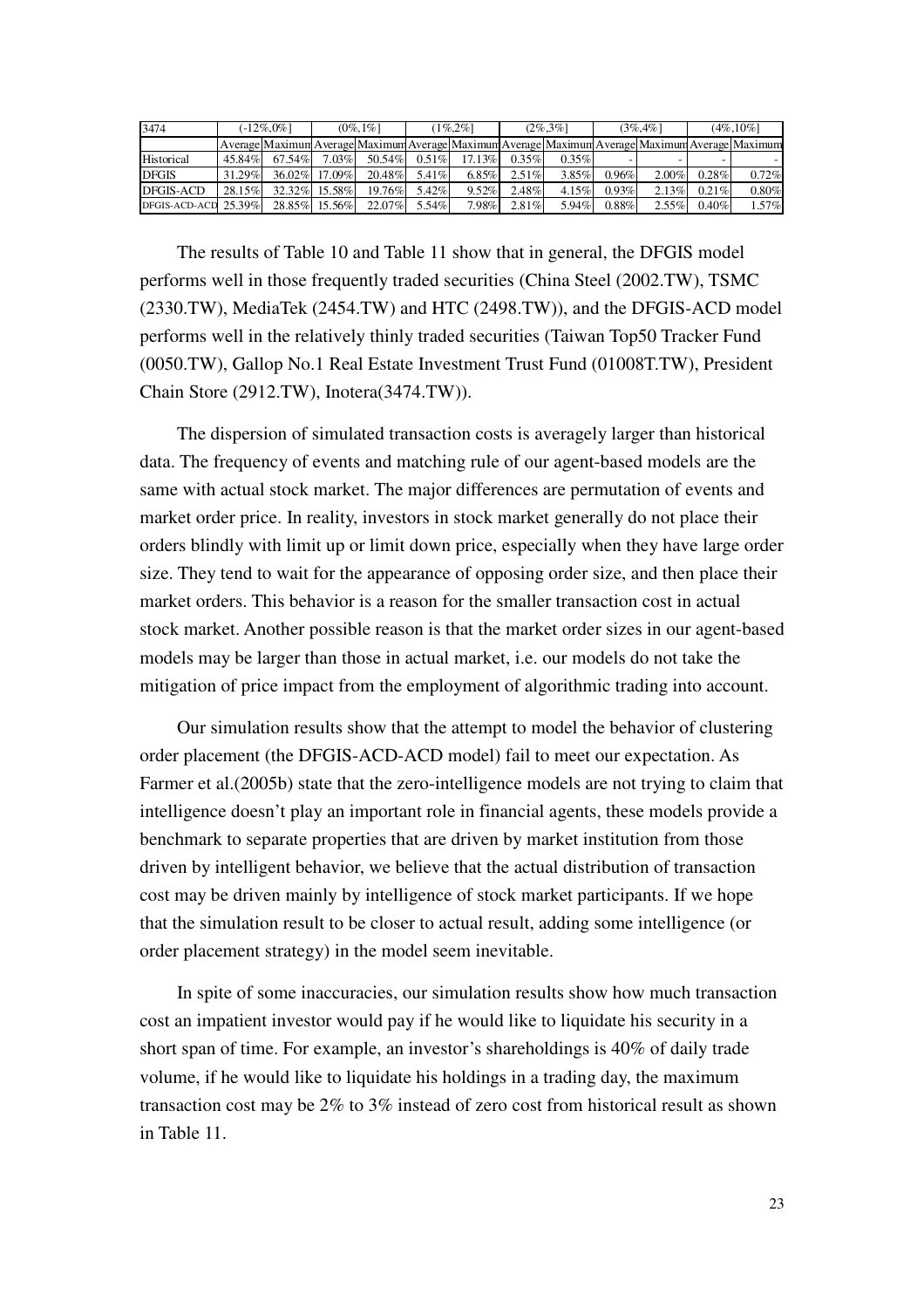#### **5. Conclusion and discussion**

#### 5.1. Conclusion

This study builds three simple order-driven zero intelligence agent-based artificial stock market models. These models are tailored to the trading rules employed by TWSE.

The samples of this study cover different investment vehicles and various characteristics. They are as follows: Taiwan Top50 Tracker Fund (0050.TW), Polaris/P-shares Taiwan Dividend+ ETF (0056.TW), Cathay No.2 Real Estate Investment Trust (01007T.TW), Gallop No.1 Real Estate Investment Trust Fund (01008T.TW), China Steel (2002.TW), TSMC (2330.TW), MediaTek (2454.TW), HTC (2498.TW), President Chain Store (2912.TW), Inotera (3474.TW). We use data from February 2008 to May 2008.

We compare the simulation transaction cost with actual transaction cost. All actual transaction costs are smaller than 3%, but the simulated transaction costs are much higher. The results show that investors do not submit market orders blindly, they may split a market order with large order size into many market orders with small order size or they may wait for the appearance of the opposing orders. But if an investor is eager to liquidate his holdings, i.e. he does not want to split his orders or wait for a long time, our models would be useful tools for transaction cost estimation in this situation. We also find that the DFGIS model performs well in frequently traded securities and DFGIS-ACD model performs well in securities not traded frequently.

The simulation results shown in Table 10 and Table 11 can be reference for the investors of these 10 securities. For example, if an investor's shareholding is 15% of daily trade volume, he can liquidate his shareholding in one trading day without any transaction cost on the average. If he holds more than 50% of the daily trade volume and want to liquidate in a trading day, the maximum transaction cost may be 7%.

Limitation of this study is as follows: the models in this study can only estimate the transaction cost in common market condition. Joulin, Lefevre, Grunberg, and Bouchaud (2008) analyzed 893 stocks in NASDAQ and NYSE and found the relation between price jumps and news in Dow Jones using data from 2004 to 2006. They found that the price jumps are much more than the news. They believed that the spontaneous price jumps come from vanishing liquidity. The explanation of vanishing liquidity is as follows: liquidity providers place their limit order cautiously, and tend to cancel orders when uncertainty signals appear. Our models cannot estimate the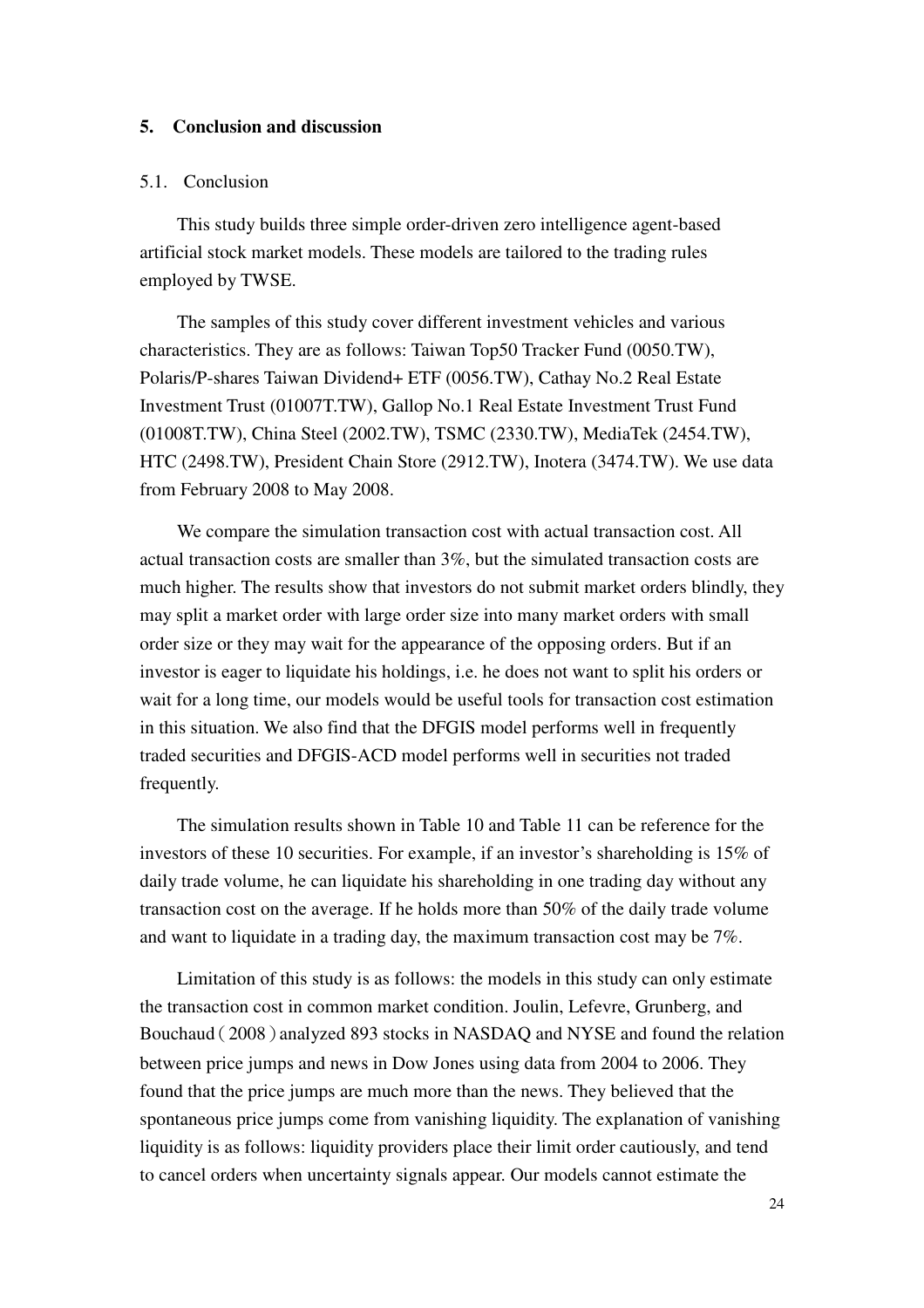transaction cost in extremely pessimistic market condition with vanishing liquidity.

#### 5.2. Suggestions for further research

Firstly, the parameter estimation in the DFGIS-ACD model using EACD(1,1) is a tentative experiment, it does not mean that  $EACD(1,1)$  is the best model. Although there are many extensions of ACD model, very few studies compare different ACD models using the same data (Pacurar, 2008). Hence, in the future we can incorporate different extensions of ACD model into our models.

Secondly, we assume the order size in DFGIS model and DFGIS-ACD model follows half-normal distribution, and in DFGIS-ACD-ACD model follows exponential distribution. We find that the frequency of large order size in half-normal distribution is obviously smaller than actual data. As Fig. 5 shows, in the DFGIS-ACD model, the order sizes are less than 300,000 shares, but the maximum order size could be 499,000 shares in reality. The growth of algorithmic trading in recent years results in the high frequency of specific order size (for example, 10, 20 or 50). For example, Fig. 6 shows that some market participants of Taiwan Top50 Tracker Fund (0050.TW) split their orders into many small orders with order size 10. In the future, we can simulate the order size using historical distribution instead of a common probability distribution.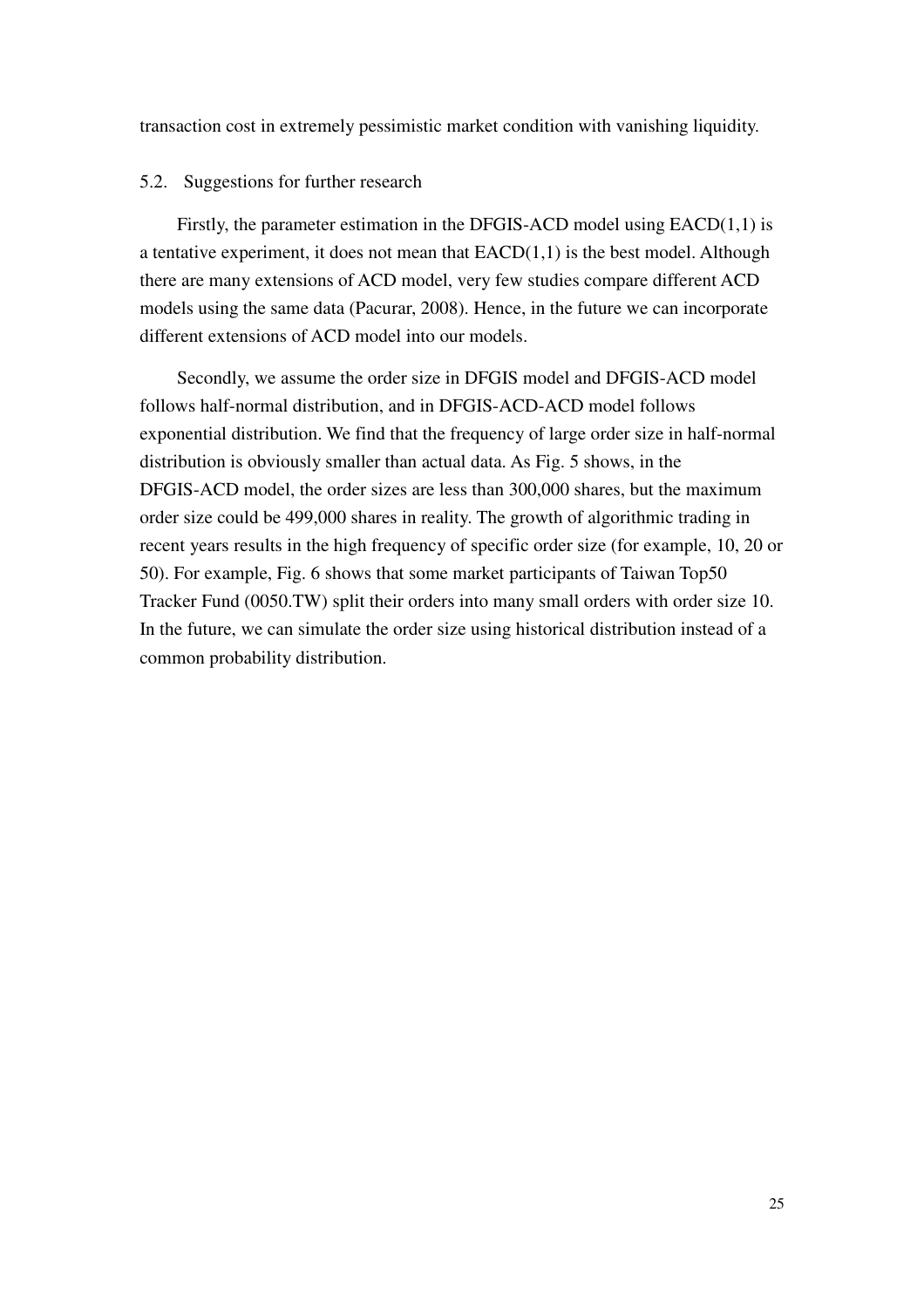

Fig. 5 Comparison of order size between simulation and historical data. (Taiwan Top50 Tracker Fund (0050.TW) on March 20th 2008, and we only show the part in which order size larger than 50,000 shares)



Fig. 6 Split large orders into many small orders with order size 10. (Taiwan Top50 Tracker Fund (0050.TW) on March 20th 2008, and we only show the part in which order size smaller than 100,000 shares)

Thirdly, the models of this study have high flexibility, and it is easy to extend the models in many aspects. A more subtle calibration of model parameters may give better results. For example, if we would like to simulate the effect of algorithmic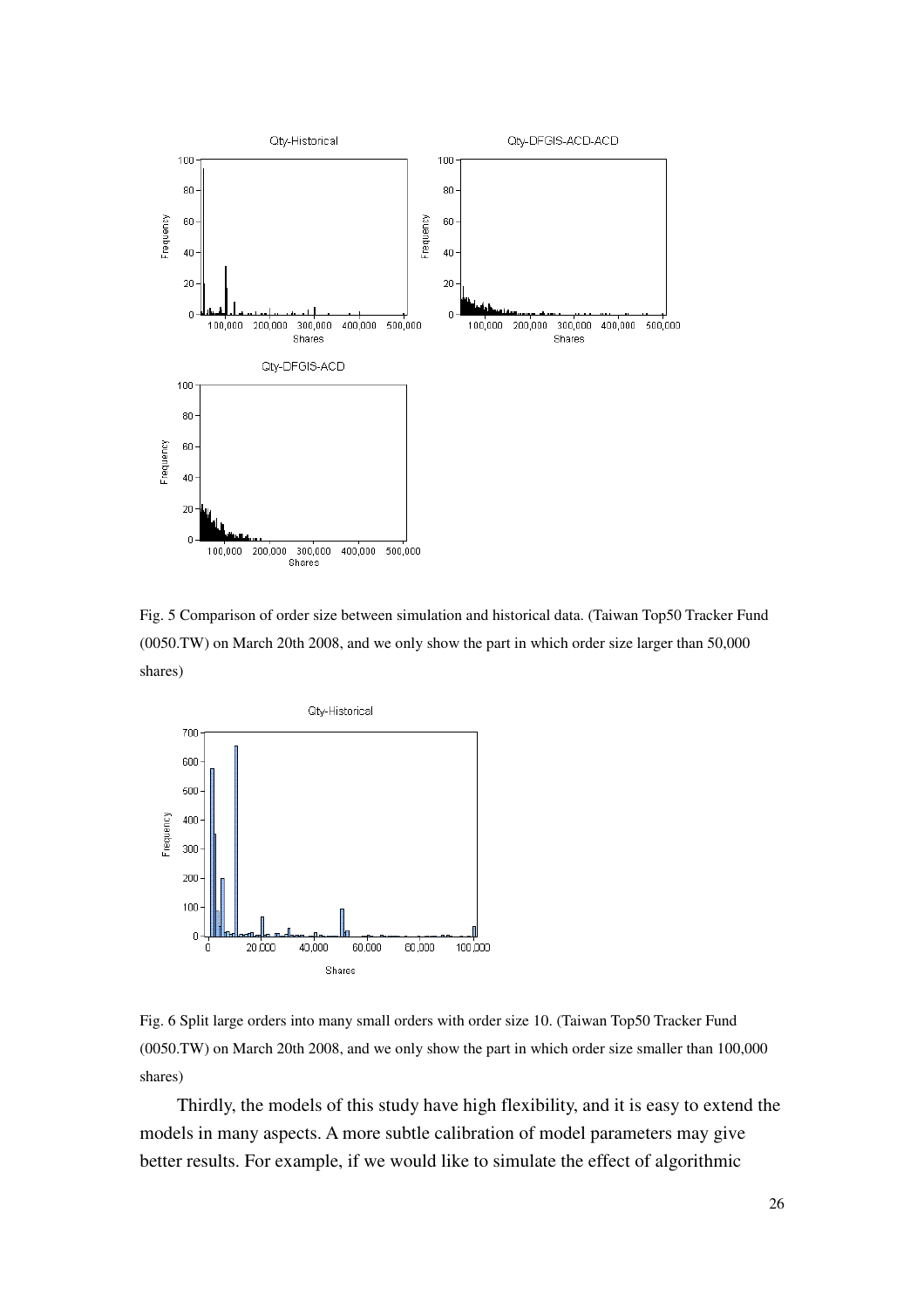trading, we can calibrate the order size parameter of market order and limit order respectively so that the market order and limit order have their own model parameters respectively in simulations. The parameters of ACD model can be estimated subtly so that the difference between simulated durations and actual durations can be eliminated. We can also calibrate the model parameters of buy order and sell order respectively so that we can simulate transaction cost in different market conditions, for example, strong buying and strong selling.

Another point is that the result of this study is "a priori knowledge". We can further get "a posteriori knowledge" by performing experiments on different trading strategies in our models, and analyzing the transaction costs of these trading strategies.

Finally, in order to achieve further improvement on efficiency of trading, TWSE changes from call auction to continuous auction step by step. The matching rule of warrants has employed continuous auction since June 28 2010. Therefore, the models of this study should be changed to continuous auction in the future. Furthermore, comparison of transaction cost between call auction and continuous auction can be made in order to be the reference for stock exchange when designing matching rules.

#### **References**

- [1] Introduce of trading rules in the stock exchange market, Taiwan Stock Exchange Corporation, http://www.twse.com.tw/ch/trading/introduce/introduce.php。
- [2] Almgren, R., and Chriss, N., 2000, Optimal execution of portfolio transactions, *<i>Journal of Risk*,  $3:5-39$ .
- [3] Basel Committee on Banking Supervision, 2009, International framework for liquidity risk measurement, standards and monitoring, *Consultative Document, Issued for comment by 16 April 2010*, Bank For International Settlements.
- [4] Daniels, M. G., Farmer, J. D., Gillemot, L., Iori, G., and Smith, E., 2003. Quantitative model of price diffusion and market friction based on trading as a mechanics random process. *Physical Review Letters*, 90 (10):108102-1-108102-4.
- [5] Engle R. F. and Russell, J. R., 1998. Autoregressive conditional duration: A new model for irregularly spaced transaction data. *Econometrica*, 66(5):1127-1162.
- [6] Farmer, J. D., Patelli, P., and Zovko, I. I., 2005a. The predictive power of zero intelligence in financial markets. *PNAS USA*, 102(11): 2254-2259.